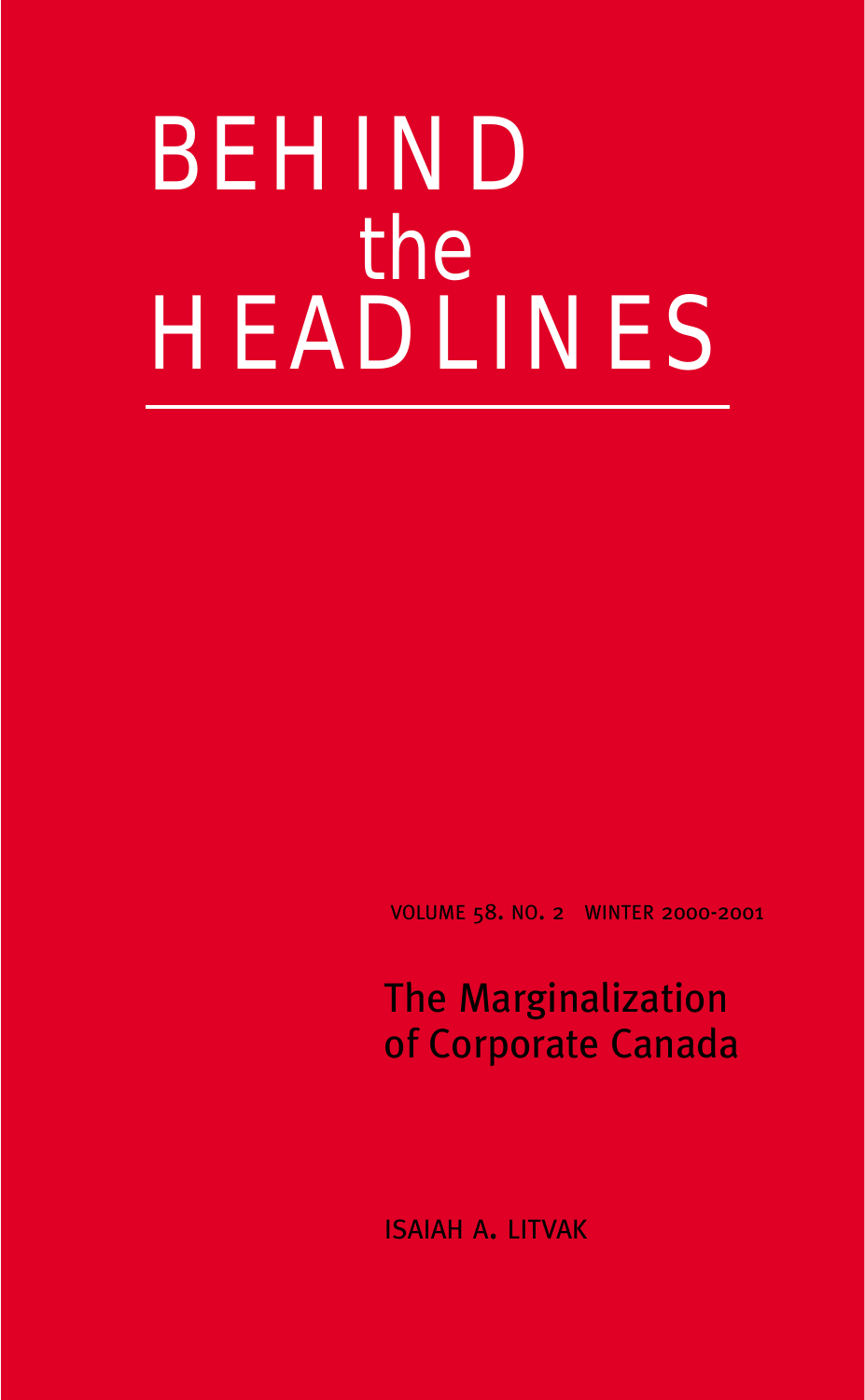Contributions on topical foreign policy, international affairs and global issues should be addressed to: *Behind the Headlines*, CIIA Glendon Hall, 2275 Bayview Avenue Toronto, Canada M4N 3M6 Telephone: 416-487-6830 Facsimile: 416-487-6831 E-mail: mailbox@ciia.org Submissions, typed double spaced, with a minimum number of endnotes, must not exceed 6,000 words.

The mission of the Canadian Institute of International Affairs is to promote an understanding of international affairs and Canada's role in a changing world by providing interested Canadians with a non-partisan, nation-wide forum for informed discussion, analysis, and debate. The Institute as such is precluded by its constitution from expressing an institutional opinion on any aspect of world affairs. The views expressed in *Behind the Headlines* are therefore those of the authors alone.

© 2001 Canadian Institute of International Affairs

Published quarterly \$4.95 per single issue \$19.95 per year (Canadian addresses add 7% GST) GST Registration No. R106861610

Date of issue – October 2001 ISSN 0005-7983 Publications Mail Registration No. 09880

Co-editors:

Gayle Fraser Michelle Rossi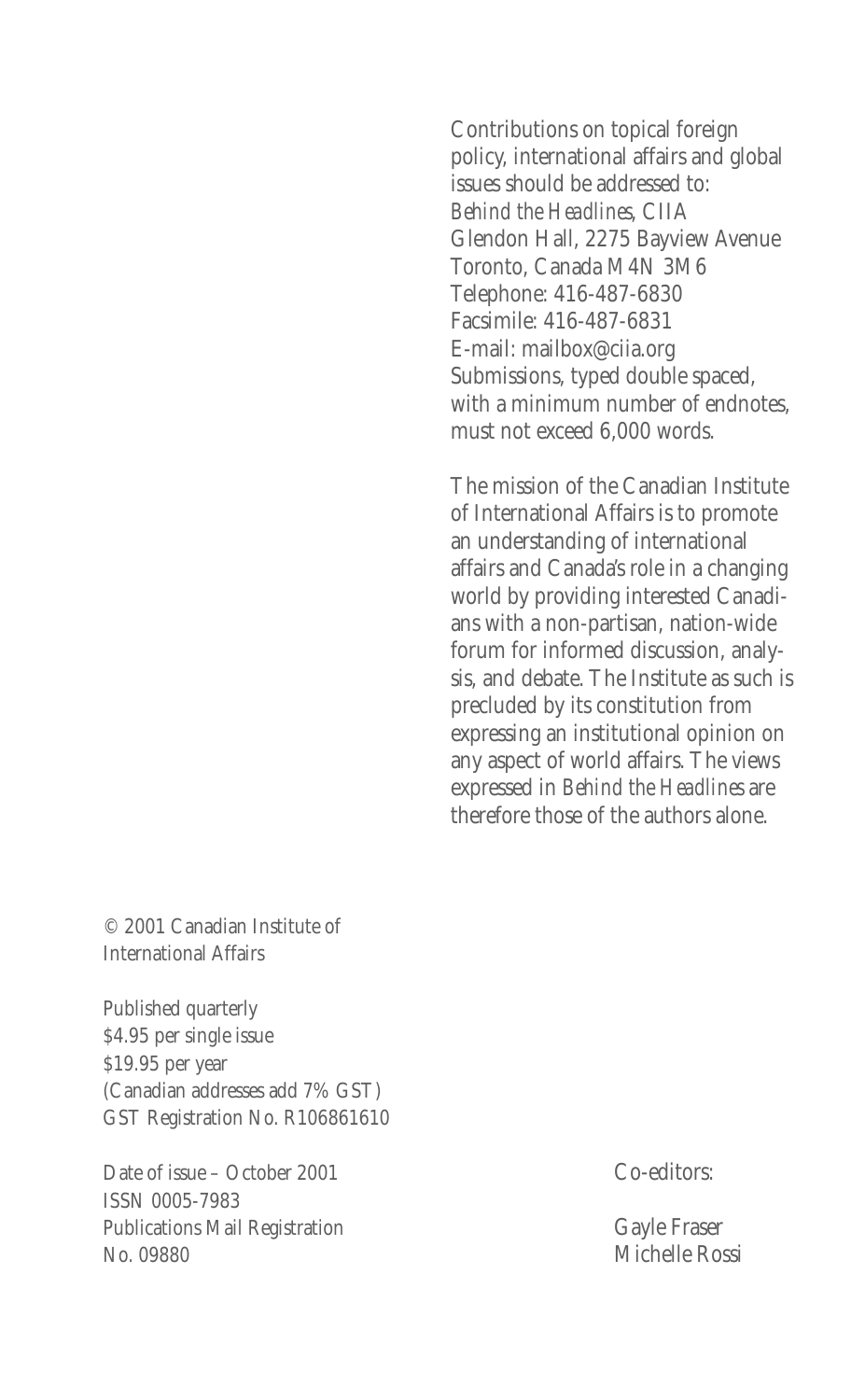## The Marginalization of Corporate Canada

ISAIAH A. LITVAK

#### INTRODUCTION

In the 1970s, Canadian nationalists saw multinational corporations [MNCs] as a threat to the nation state. They were concerned that Canada's sovereignty was being undermined by United States ownership and control of Canadian companies, by US cultural intrusions, and by the extraterritorial application of US laws. These threats were viewed as external to Canada, mounted in and driven by the United States. Some thirty years later, Canada's sovereignty is still perceived as being under threat, but now the threat is largely internally mounted and driven. The ongoing uneasiness about Quebec secession and the transfer of an increasing number of Canadian MNC head office functions and activities to the United States are seen as contributing to a significant weakening of the role of the national government and the fabric of the Canadian nation state.

Nation building has always been a preoccupation of Canada's political leaders. Canada was created to satisfy political, not economic, objectives. These objectives are explicit in references by the Fathers of Confederation to maintaining sovereignty, withstanding absorption, and preserving cultural integrity. The fear of being absorbed by the United States colossus has been a recurring theme in Canadian policy debates.

ISAIAH A. LITVAK is the Christine & Eugene Lynn Chair in International Business, Florida Atlantic University, Boca Raton, and the Pierre Lassonde Chair Emeritus, York University, Toronto. His research has been supported by a grant from the Social Science Research Council of Canada. He gratefully acknowledges helpful comments from various colleagues and business leaders, especially Robert Cuff, Charles Doran, Gerry Finn, George Fleischmann, Ken Foxcroft, and Maureen Appel Molot.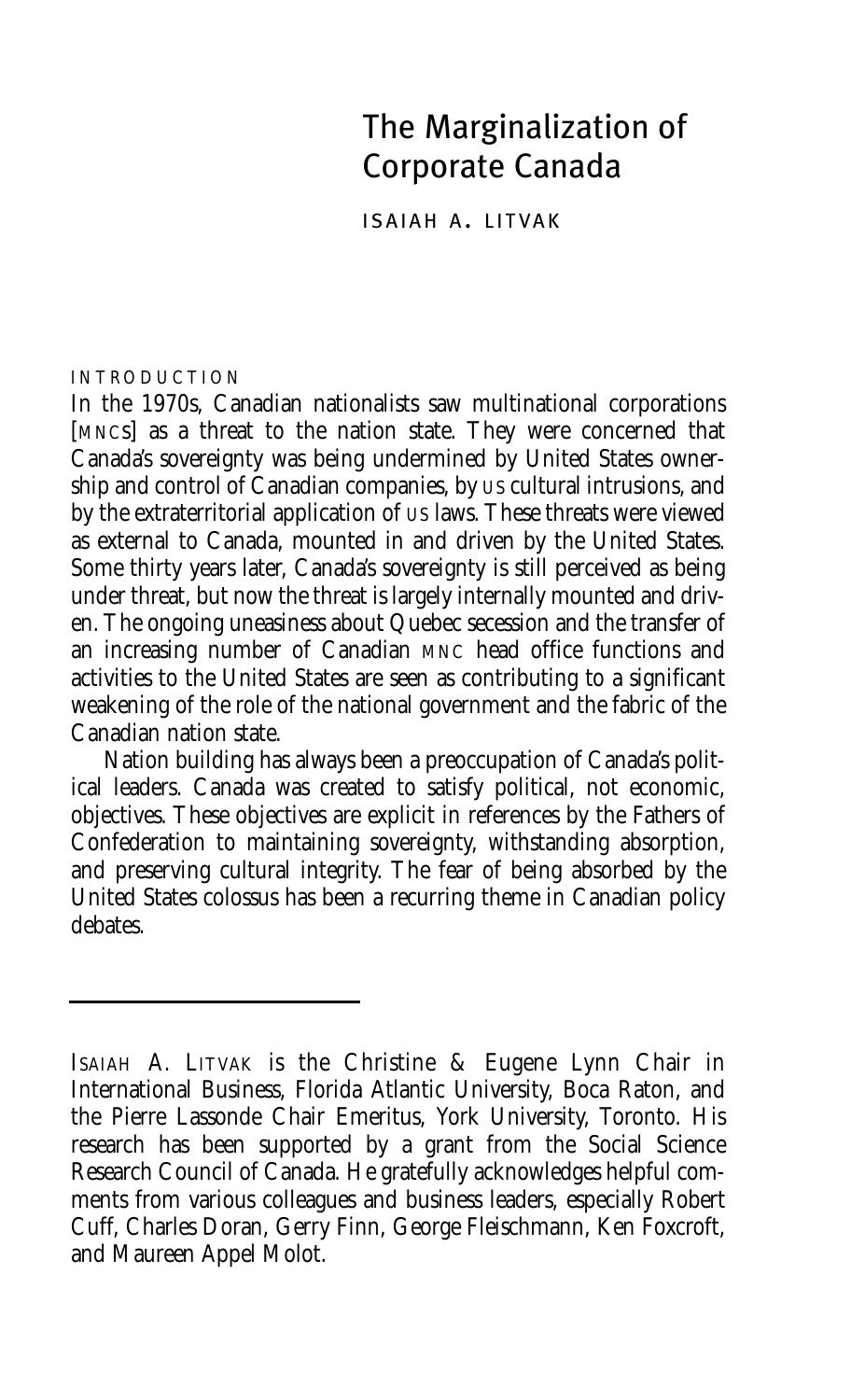Historically, much of Canadian public policy had to do with thwarting US economic, political, and cultural intrusions, real or imagined. What differs between the postwar pre-free trade era (before 1989) and today is the context of the assertions. Before free trade, Canada's political parties, and especially successive Liberal governments, worried that a Canada-US free trade agreement would inevitably lead to the diminution of Canadian sovereignty. This assertion was hotly and harshly contested by 'big business,' primarily Canadian MNCs and Canadian subsidiaries of US and other foreign MNCs. The leading spokesperson for these firms was the Business Council on National Issues (BCNI), a counterpart to the US Business Roundtable.

Not a week, and frequently not a day, goes by without at least one story in Canada's major media on relations with, and/or benchmarking Canada's performance to, the United States. Canadians obsess about the United States, while the US barely notices the presence of Canada - its largest and most important trading partner - on its northern border.

Canada's current preoccupation is fuelled by big business concern that decision-making centres and the head office corporate infrastructure of a growing number of Canadian MNCs are being lured to US locations with attendant consequences for Canada. Interestingly enough, the alarms are being rung by the BCNI with concerns reminiscent of Canadian nationalists during the 1980s free trade debates, but with far different recommendations for addressing the challenges.

For a growing number of Canadian MNCs, Canada has become significantly less important and attractive than the United States. North American regional economic integration has accelerated the pace of Canada's corporate integration into the US corporate landscape. The policy implications are many and potentially constraining on Canada as a nation state and as a spokesperson for Canadian business in the international economic, political, and judicial forums. Not only has Canada's direct power as a nation state been weakened, but its indirect power as well, namely, its ability to co-opt Canadian companies to serve Canadian national and global interests.

Countries ostensibly do not compete; companies do. But locational site competition between countries for head and regional offices, research and development laboratories and plants testifies to the contrary. Capital has no nationality, and business organizations increasingly make investment and location decisions through the prism of a growing borderless world. The relative attractiveness of the Canadian business environment, compared to that of the US, will not only determine how successful Canada will be in retaining and attracting foreign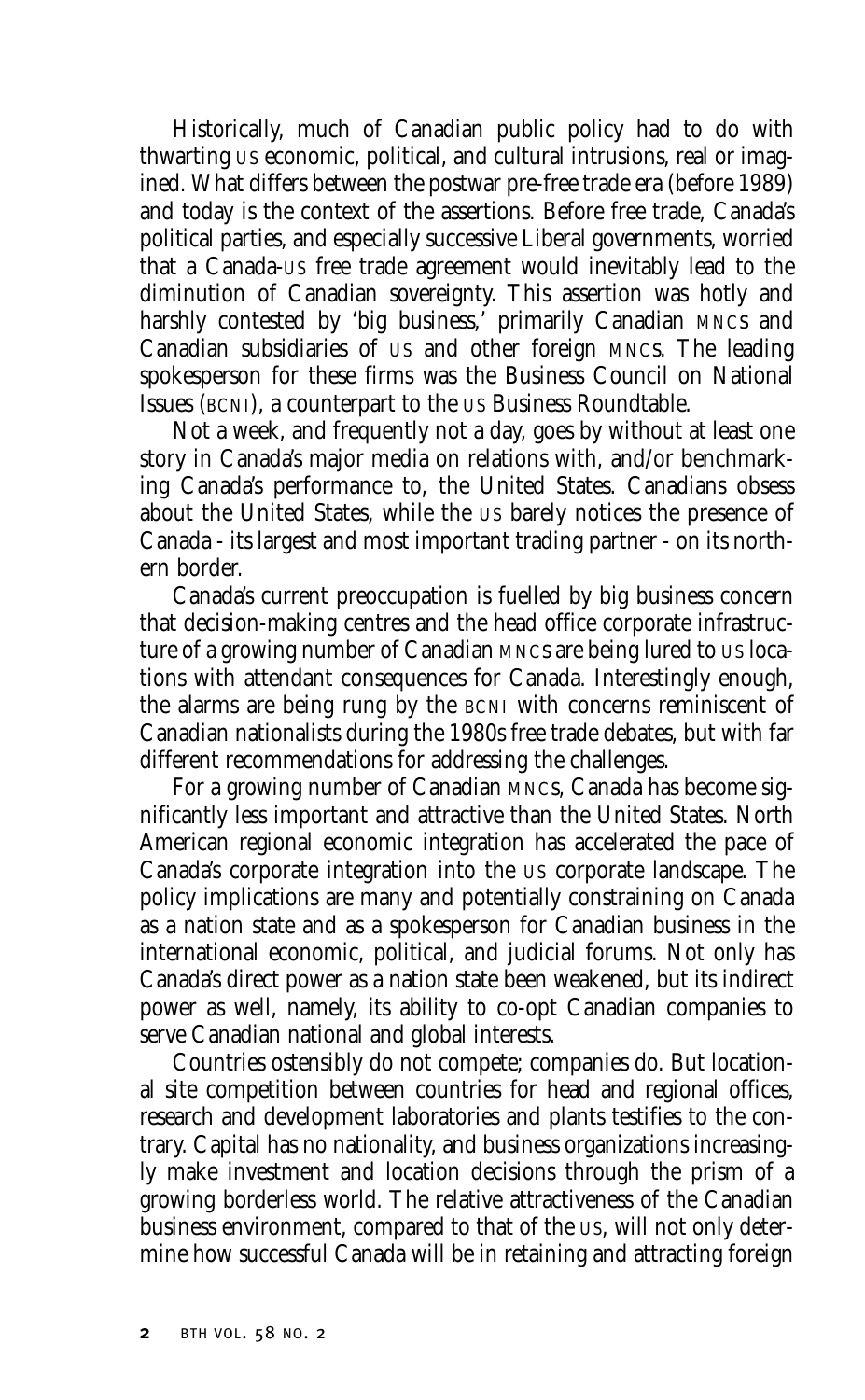direct investment but also whether it will succeed in convincing Canadian-based companies to forego the lure of the United States in favour of retaining their corporate head offices and expanding their corporate business operations in Canada.

Canada is not alone in its concern about the transfer of head offices and critical corporate functions and activities to more favourable foreign jurisdictions. Global industry consolidation and US competition in general is causing Swiss pharmaceutical firms to re-evaluate their strategy of maintaining their headquarters and much of their research and development, international marketing, and production capabilities in Switzerland.<sup>1</sup> Leading companies in the Scandinavian countries are conducting similar reviews, and some, such as Ericsson and Astra, have already reconfigured and relocated critical components outside of Sweden.

Corporate strategic motivation and its impact on a MNC's global investment decisions are serious concerns for growing numbers of politicians and bureaucrats. The economic and political means that may be used to influence corporate behaviour in favour of one national jurisdiction over others are foremost in many minds. In Canada these concerns, issues, and challenges arise from the growing trend of investment and trade activities of Canadian companies in the United States and the strategic repositioning of Canadian subsidiaries of US multinational corporations in many of the important industry sectors of the Canadian economy. Although the Canadian situation is unique, it nonetheless provides a harbinger of what certain small and mid-sized industrialized countries may come to expect as members of regional economic groupings, particularly if there is a dominant political and economic power with whom they have a high degree of trade and investment interdependence.

#### THE PRIVILEGED POSITION OF BUSINESS

Historically, Canadian governments have seen domestic firms, specifically Canadian-controlled organizations, as potential instruments of national policy. Indeed, this view was critical to the promotion and realization of national goals set by Liberal governments in particular with their broadly based national policies. Charles Lindblom's point about the 'privileged position of business' in a private enterprise, market-oriented society resonated loud and clear.<sup>2</sup> Briefly, decisions taken by business people determine a nation's location of industry, market structure, industrial technology, composition and development of the workforce, trade orientation, and innovative capacity and performance. All such decisions have one thing in common: they are recognized as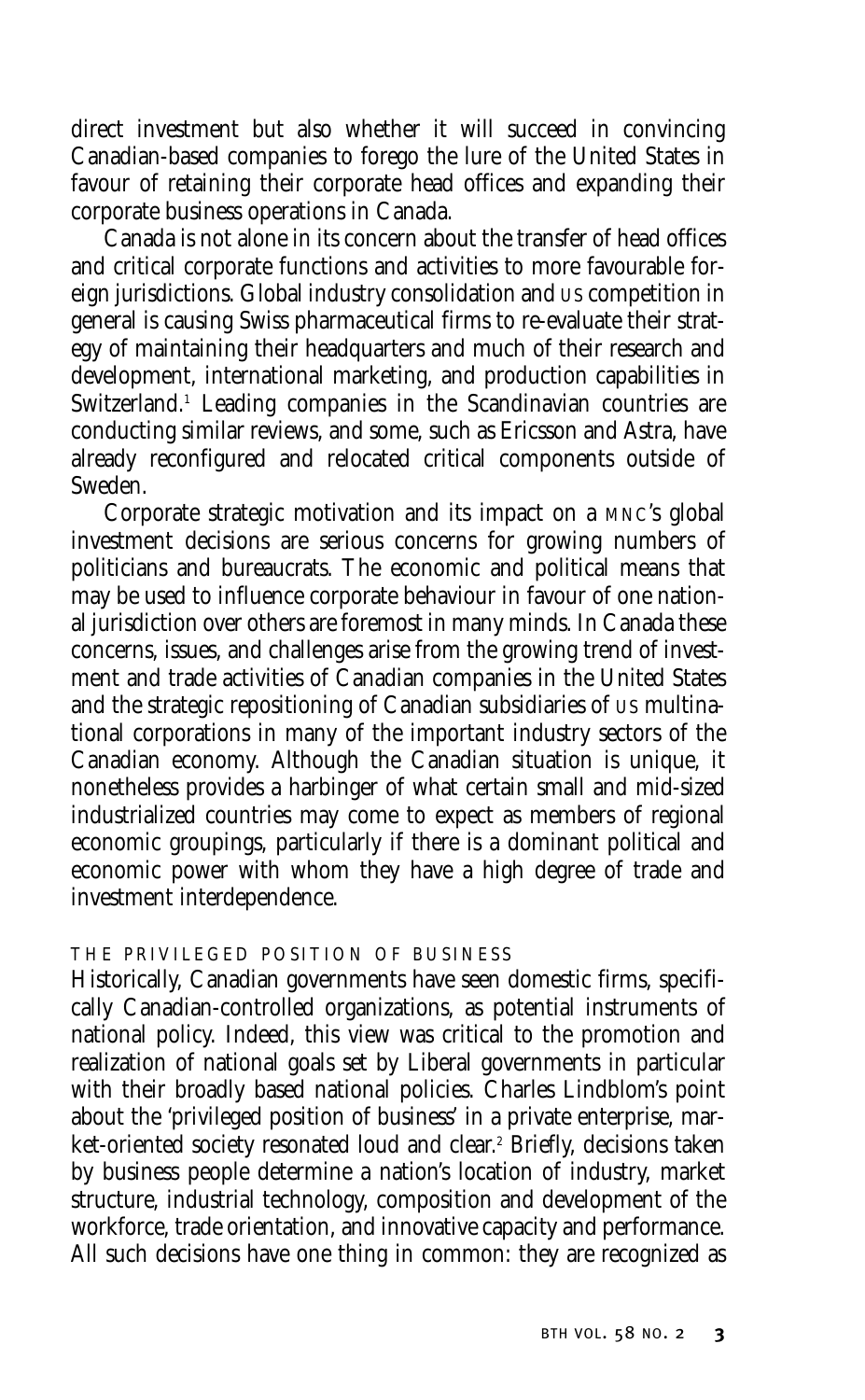public policy decisions that have tremendous consequence for the welfare of any society.

Governmental interest and concern with business views and performance take on added meaning and significance in such a context, for example: as related to the effect of fiscal and monetary policies on business activity, in subsidies, in competition policy, in patent regulation, in trade policy, and so on. The role of government is to encourage because it cannot command business to perform in ways that support, advance, and help realize public policy goals.

Business rarely threatens collective action; it need only draw attention to the adverse consequences that may result from government not heeding its recommendation(s), as in the case of tax reduction. Government refusal to address business demands for a tax reduction may convince corporate executives to delay investment decisions until tax relief is forthcoming; or in today's global economy it may motivate the executives to invest in a more favourable tax jurisdiction. What is especially noteworthy is that corporate executives have great discretion when making such decisions.

The influence of a nation's history, political system, and culture affects the norms, values, and behaviour of executives in its national companies. Nationally influenced behavioural characteristics become an ingrained part of each company's 'way of doing things.' Unlike the US, Canada has historically retained a relatively closed political structure. It is dominated by two disciplined and hierarchical subsystems: the cabinet and the civil service. By the time legislation is introduced in the public forum of parliament, it has usually reached final form and is subject only to minor amendment.

For this reason, the political structure of the Canadian state tends to favour interconnections between political and market élites. The political system appears to encourage business to try to influence government in a closed, covert manner reinforcing a concept of the two parties working together to evolve policy through a process of 'elite accommodation.'3 This form of élite accommodation began to be modified in the mid-1980s as a result of changes in the political system that involved both the policy decision-making structures and the public policy environment.

In the mid-1980s, with the election of a Progressive Conservative government under Prime Minister Brian Mulroney, the role of the government in the marketplace shifted significantly from a more statedominated to a more market-dominated political regime. Support for government intervention in the form of regional economic development, state enterprises, business subsidies, national champions, trade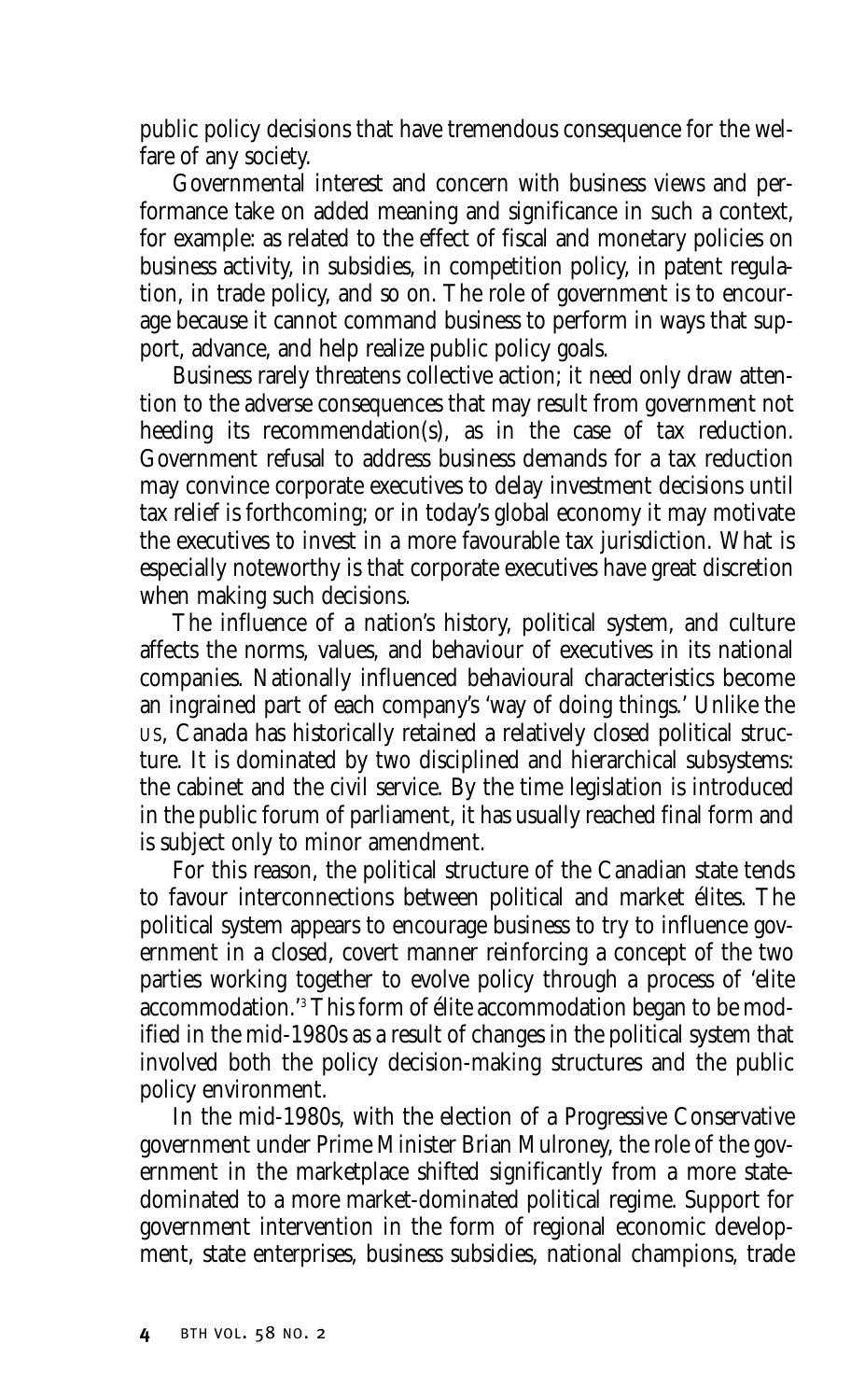protection, and restrictions on foreign ownership gave way to pressures clamouring for privatization, deregulation, lower taxes, and a handsoff, market driven philosophy.

The much disliked and dreaded Foreign Investment Review Agency (FIRA), established in 1974, was replaced in 1985 by Investment Canada, whose mandate was to promote foreign direct investment in Canada, and the National Energy Programme of 1981 was replaced by an energy policy left to the free play of market forces. The need for 'economic competitiveness' replaced the concern for 'political protectionism.' Increasing pro-market sentiment encouraged a reduction in the role of government in the economy. The Mulroney government was encouraged to push for the ratification of the Canada-US Free Trade Agreement (FTA) in 1989. Deregulation, privatization, free trade, and a welcoming policy toward MNCs became a Mulroney government mantra, largely adopted by its successor - the Liberal government elected in 1993, under Prime Minister Jean Chrétien, that is still in power.

The ratification of the FTA capped a series of economic and political events and developments that led Canada's government and citizenry to recast and refocus their orientation to one that is more outward and competitive driven.

TWO-WAY INTEGRATION BUT ONE CENTRE OF GRAVITY That Canada benefited from the pro-market policy shift is undeniable. Trade performance in 2000 capped a decade of exceptional growth and was the principal driver of Canada's economic growth. Exports of goods and services were equivalent to 45.6 per cent of gross domestic product (GDP) and imports were equivalent to 41 per cent of GDP. Approximately 80 per cent of Canada's trade was with the US, much of it on an intra-corporate basis. Equally important is the significant level of bilateral investment between the two countries. Canada's relationship with the US is unique, all encompassing, and interdependent.

The volume of goods, services, and income from investment flowing between Canada and the United States is the largest bilateral exchange in the world. In 2000, US transactions with Canada approximated \$740 billion, 52 per cent more than its second largest trading relationship with Japan, and 62 per cent more than trade with Britain. Canada bought approximately a quarter of US exported goods. The share of the US in Canada's exports of goods and services was 82.9 per cent and of imports was 72.1 per cent. At 72 per cent, or almost ten per cent of all US direct investment abroad, the US is by far the largest source of foreign investment in Canada. Canada, on the other hand, is the sixth largest source of foreign capital for the US, accounting for 8.1 per cent.<sup>4</sup>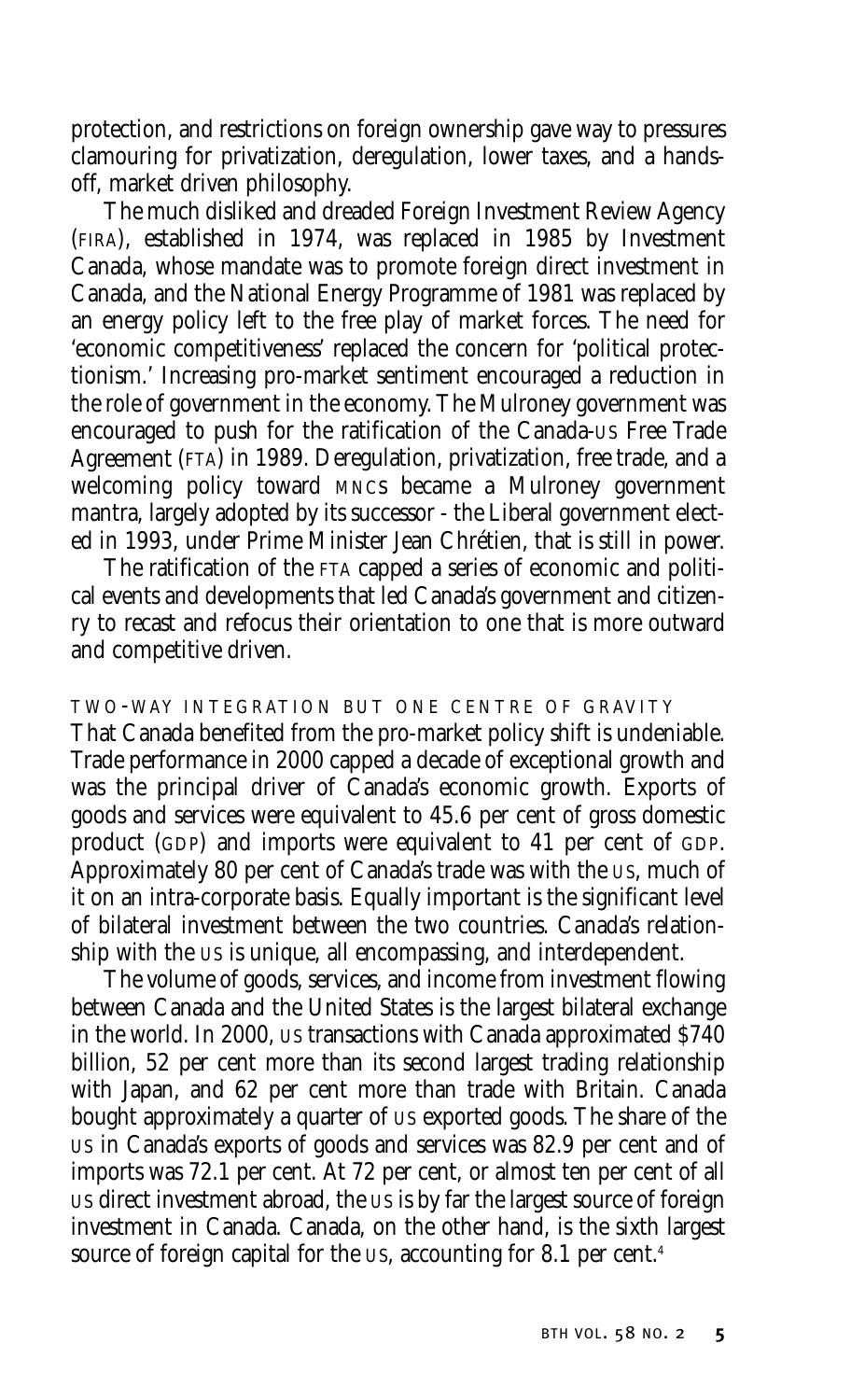FTA and later the 1994 North American Free Trade Agreement (NAFTA) accelerated the continental integration of the Canadian and US economies. While it would be naive to attribute a wave of North American corporate restructuring that has taken place since the late 1980s exclusively to the free trade agreements, it would be equally naive to dismiss the importance of the agreements. They accelerated the pace of integration and rationalization between US parent companies and their Canadian subsidiaries. The emergence of a bigger regional market, largely free from trade barriers, gave US corporate management added scope and incentive for realizing increased economies of scale - plant, product, and firm. Many see this phenomenon as promoting a North American regional economy; others see it as the integration of the Canadian economy into the United States.

The pace of cross-border mergers and acquisitions has intensified in recent years. In 2000, foreign corporations bought up 222 Canadian companies, to the tune of \$102 billion, and Canadian corporations acquired 318 foreign companies for a total amount of \$56.5 billion.<sup>5</sup> American and Canadian controlled firms were the key North American cross-border players. The impact of the mergers and acquisitions on the resulting organizational structure of many Canadian companies is worth noting. When a major US company acquires a Canadian-based firm, a different organizational outcome frequently occurs. Canadian acquisitions are quickly integrated, and frequently many of their head office responsibilities are either partly or fully transferred to the company's operations in the United States. A reverse organizational outcome is less likely to occur when Canadian companies acquire US firms.

The current transformation of 'Corporate Canada' has, in my opinion, potentially marginalized the Canadian business voice. The residual decision-making powers of Canadian subsidiaries of US and other foreign multinationals have been substantially reduced, and a growing number of Canadian MNCs are more preoccupied with policy input in the United States than in Canada. The Canadian chemical industry is a case in point. Largely US dominated, the Canadian subsidiary head offices of the major US MNCs have virtually disappeared or, as in the case of the two heavy weights - Dow and Dupont - have become mere shadows of what they used to be. The one major Canadian controlled chemical company, NOVA Chemicals, is now operationally headquartered in the United States.

#### *Canadian MNCs*

Most Canadian MNCs are small by US standards. In 2000, Canada was the only G-7 country that did not place a single firm in 'The World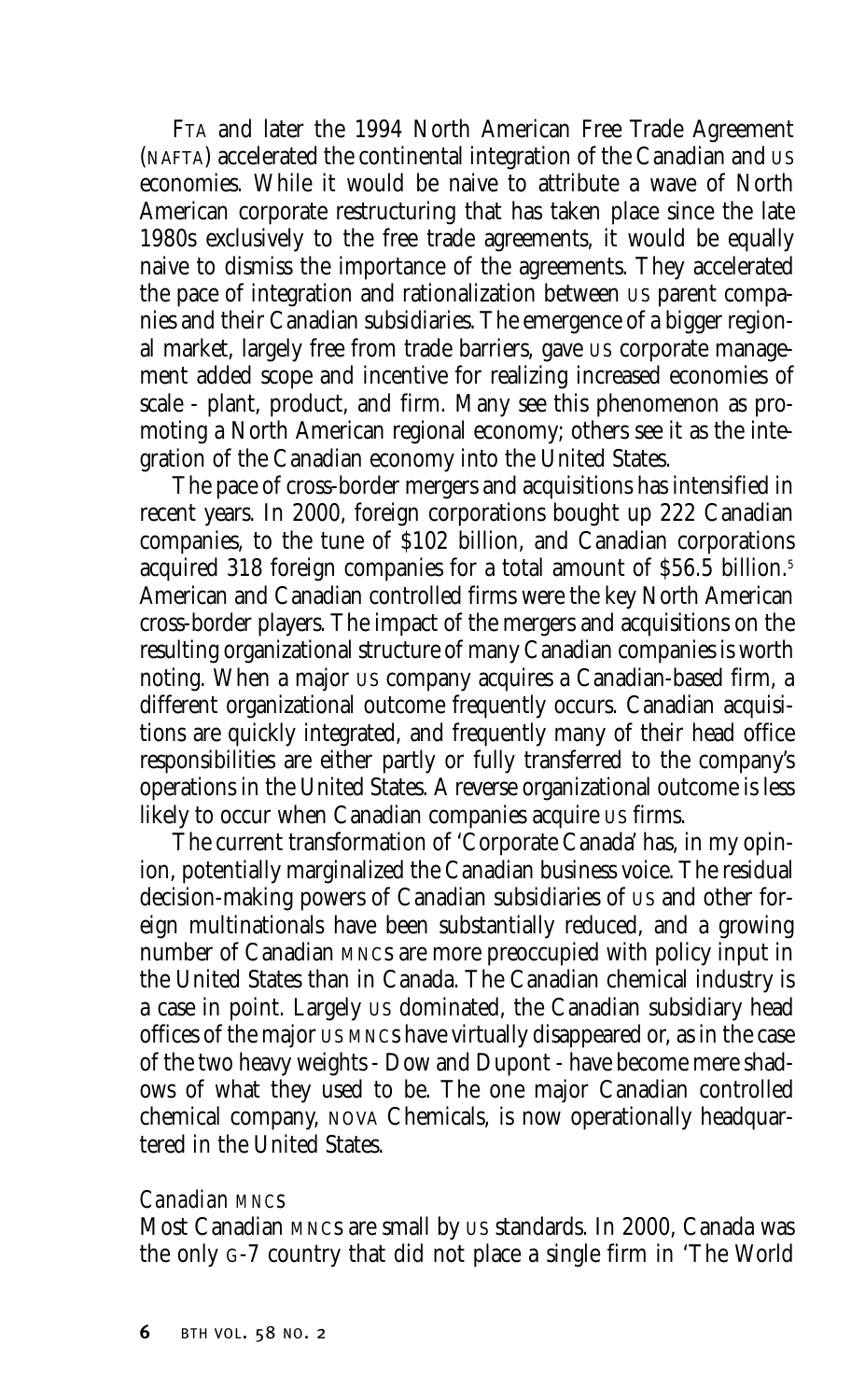Super 50' as measured in aggregate sales, assets, and market value; the US placed 26 firms in the super group.6 In terms of revenue, Exxon Mobil, which ranked first among the Fortune 500 world's largest corporations, was seven times bigger than Canada's largest, Nortel Networks at 130th. Similarly Citigroup, ranked 12, was seven times larger than the Canadian Imperial Bank of Commerce at 322. Canada's largest Canadian controlled companies in aerospace, airlines, beverages, chemicals, computers, electronics, engineering, food production, forest and paper products, metals, mining, pharmaceuticals didn't even make the list. Only 15 Canadian controlled companies were ranked in the Fortune Global 500, and five of them were the Canadian banks.<sup>7</sup> The ratio of comparison frequently applied is that Canadian firms are generally one-tenth the size of the US firms.

MNCs realize that to stay internationally competitive they have to be global, and that means a significant presence in the United States. Successful Canadian MNCs with operations in the United States typically experience the phenomenon in which the Canadian portion of business pales in comparison to that in the United States. And, though the head office may be located in Canada, the US subsidiary normally acquires added decision-making powers because of the dominance of the US market, which accounts in many cases for the most substantial portion of Canadian MNCs' global revenues and growth. It should be noted that in the 1980s the trend was to transfer Canadian head office subsidiary decision-making functions and activities to US parents in particular; in the 1990s, strategic elements and/or functions of Canadian MNC decision-making activities were transferred to US-based subsidiaries.

For most US MNCs with subsidiaries in Canada, there is little economic justification for a Canadian headquarters. The free trade agreements accelerated the hollowing pace of US subsidiary head-offices in Canada and encouraged further rationalization and integration of Canadian operations with US domestic operations. On the other hand, for Canadian MNCs with significant subsidiary operations in the United States, there is not only justification for a US headquarters, but also for a North American headquarters located in part or in whole in the United States.

Another way of contrasting the Canadian and US MNC dichotomy is to note that for the former, the US market dominates management attention and strategic thinking. It is not surprising therefore that many Canadian MNCs appoint US nationals to senior executive positions, including chief executive officers (CEOs) and board members. Canadian companies that acquire US based companies tend to move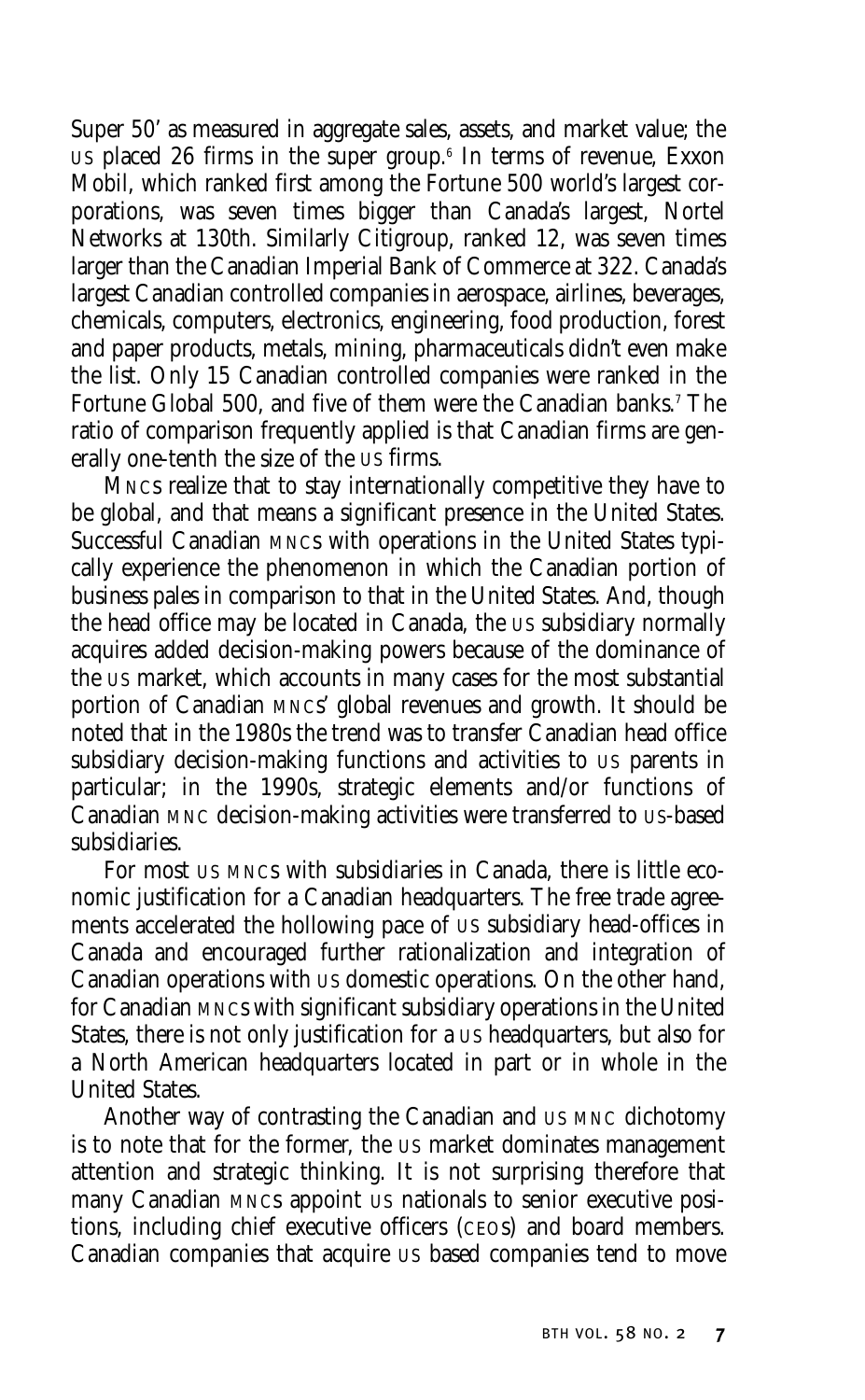rapidly to build onto the head office decision-making units in the US. This development recognizes the political downgrading of the Canada-US business border and the need to recruit experienced executives with the necessary expertise and industry credibility to expand the Canadian company's operations in the United States.

Nortel Networks, Canada's largest high technology company and at one time seen as a 'national champion,' is a glaring example of this phenomenon. In 2000, sixty per cent of Nortel Networks' corporate revenues were realized in the United States, compared to 5.5 per cent in Canada; 86.5 per cent of capital assets were located in the United States and only 7.5 per cent in Canada. The importance of the US operations resulted in a major transfer of corporate and senior executive responsibilities there. By late 1999, only 28 of the company's top 400 executives were located in Canada.<sup>8</sup> Of the ten nominees for election as directors at Nortel Network's 2001 annual meeting, four were based in the US (including a former governor of Michigan). The outgoing chair was a former secretary of defense in the Reagan administration, and former CEOs include a number of high profile US citizens.

Many Canadian MNCs are in fact binational corporations (BNCs), heavily anchored to the US platform and with significant US shareholder participation. They are led by management teams whose members increasingly include US nationals and whose Canadian nationals are largely US educated and/or trained. A good case in point is IPSCO Inc, a US\$1 billion steel making and fabricating company. IPSCO shares are traded on the Toronto and New York Stock Exchanges. In 1999, IPSCO began reporting its financial results in American dollars. The decision to change the currency of its financial statements reflects the company's growing presence in the US where nearly 70 per cent of the company's fixed assets are located. In 2000, more than half of tonnage sales (58 per cent) went to US customers. That same year, IPSCO moved its executive offices (operational headquarters) to Lisle, Illinois, although it retains its legal head office in Regina, Saskatchewan.

IPSCO is not unique in moving its operational headquarters to the United States. NOVA Chemicals recently moved its operational headquarters to Pittsburgh but retained its legal head office in Alberta; the Thomson Corporation, a major diversified media company, has its registered office in Toronto and its operating head office in Stamford, Connecticut; Moore Corporation, a business communications firm, is headquartered in Toronto with executive offices in Stamford, Connecticut; and JDS Uniphase has dual headquarters in San Jose, California, and Ottawa. These firms are all among Canada's largest MNCs.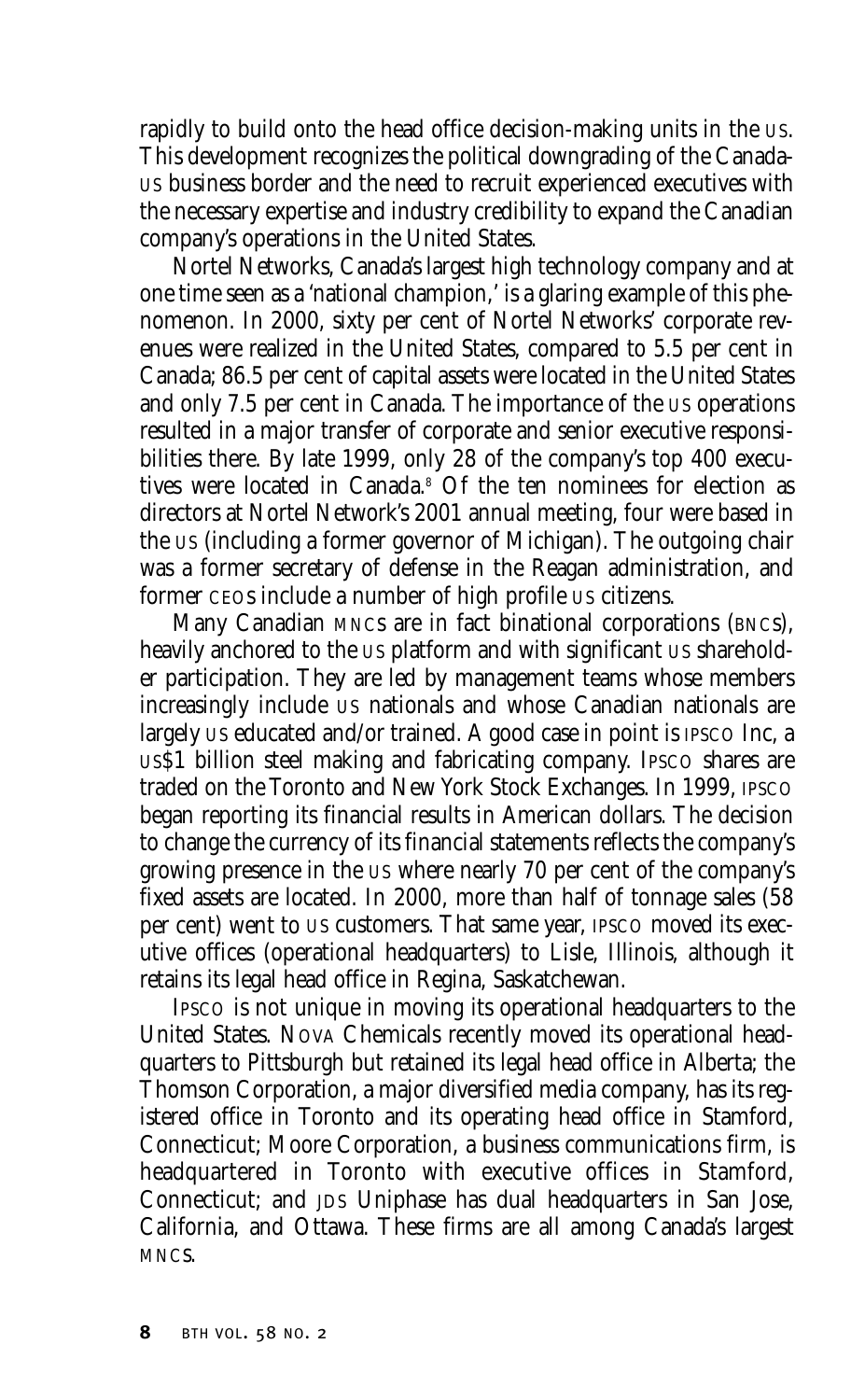#### BENCHMARKING AGAINST THE UNITED STATES

Canada's global competitiveness or the lack thereof has been of ongoing public interest and debate since *Canada at the Crossroads* was released in October 1991. The study, by Michael Porter of Harvard University and the Monitor (consulting) Company, was co-sponsored by the Canadian government and the BCNI. Porter's model of the key determinants of national competitiveness was used to diagnose Canada's performance.9 Weaknesses were identified and recommendations were proffered, particularly in areas where the government should play a major role, that is, the macroeconomic context.

Michael Porter, in conjunction with the World Economic Forum Global Competitiveness Report (GCR), has also documented the decline of Canada's competitive performance as a global player in more recent years: 'Canada's overall competitiveness ranking, which combines measures of the quality of the microeconomic business environment and measure of the sophistication of company operations and strategy, dropped from 6th in 1998 to 8th in 1999 to 11th in 2000.'10

Recommendations put forward in 2001 on how best to improve the microeconomic environment for business are similar to those advanced by the business community a decade earlier. They can be best grouped in the form of 'needs': investments in education, training and specialized skills upgrading; public recognition and enthusiastic public support for companies and CEOs that succeed in the global arena of competition; and greater government support and entrepreneurial drive in fostering the emergence of vibrant industry clusters. In all three categories, business is calling on government to play a more proactive role, one of greater partnership with business. Reducing corporate and high personal income taxes and enhancing the microeconomic environment for business are recommendations that business believes clearly belong in the government hopper.

Business criticism of government has not gone unchallenged by Canada's senior government bureaucrats. For example, Peter Harder, deputy minister at Industry Canada, drew attention to the fact that in 1999 the World Economic Forum ranked Canada fourth in terms of a business-friendly environment and Canadian business 12th in terms of corporate strategy. The crux of these findings is that Canadian businesses are not doing enough of the 'right stuff.' Senior government officials are particularly critical of the lack of research and development, product design, and geographic market diversification undertaken by Canadian firms.<sup>11</sup>

How countries rank is an important concern for the political leaders and policy-makers of any country. Rankings provide some sense of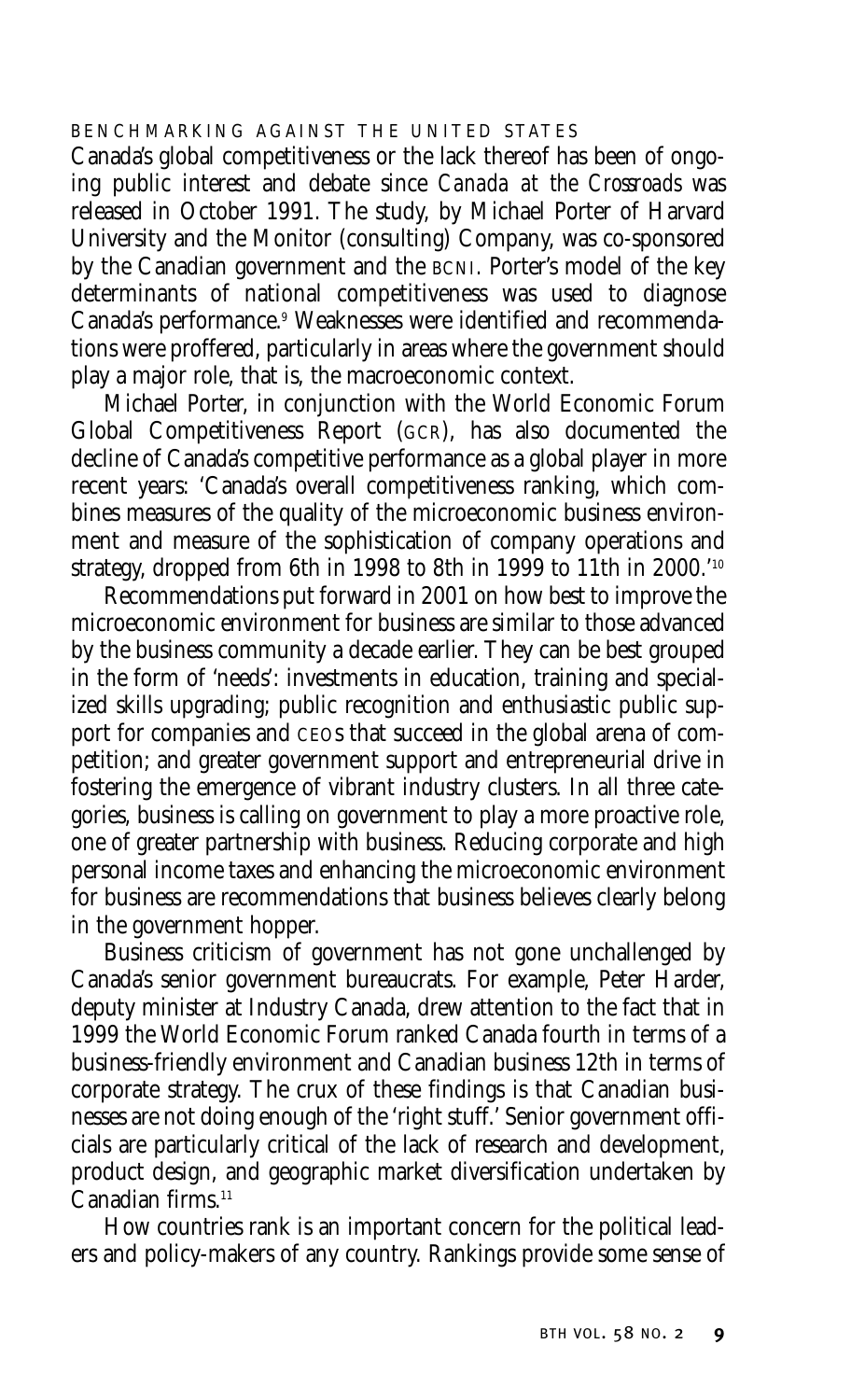a country's relative strengths and weaknesses, on a comparative basis. However, excessive reliance on the findings of any one benchmark should be avoided. Canada, for example, recently came off much better in ranking by another prestigious benchmarking organization. In 2001, the Economist Intelligence Unit (EIU) projected that Canada would be the fourth-best country in which to conduct business from 2001 to 2005; the Netherlands ranked first, the United States second, and Britain third. The EIU model considers 70 factors that affect the opportunities for, and hindrances to, the conduct of business in each country.12

The problem with benchmarking is that different organizations come up with different rankings for the same country because they all employ different models. Governments and business are adept at releasing rankings that are self-serving, just as academic institutions cherry pick from rankings that provide the best possible spin for their institutions.

During the spring of 2000, BCNI held a CEO summit as part of its 'Canada Global Leadership Initiative.' BCNI's membership, composed of CEOs from 150 leading Canadian corporations, represents every key sector of the Canadian economy, and, in the words of the BCNI, its members 'are responsible for a significant majority of Canada's private sector investment, exports, training and research and development.'

'Global Champion or Falling Star?' a BCNI paper presented at the summit acknowledged that Canada's performance in recent years was solid measured in terms of real growth in GDP, employment growth, low levels of inflation, improvement in fiscal position, foreign trade and direct investment performance, cost advantages as a place to invest, highly educated working age population, social infrastructure, environmental sustainability, and global competitiveness.13 Nonetheless, it also contends that Canada's improved performance had more to do with 'catch-up than lead.' Storm clouds were identified: high taxes; capital flight into foreign securities; high income brain drain; emigration of young achievers, many of whom represent the next generation of leaders; and political instability. These realities put pressure on Canadianbased enterprises to consider moving head offices and/or strategic corporate functions to the United States. In an internal survey of the BCNI membership in 1999, forty per cent of CEOs from Canadian and foreign-owned companies alike thought that there was a 50/50 probability, or higher, that their own jobs would leave Canada within ten years.

What can be done to address these storm warnings? BCNI and its many industry association allies want significant reductions in corporate taxes. As of 1999, Canada's tax burden as a percentage of GDP (36.8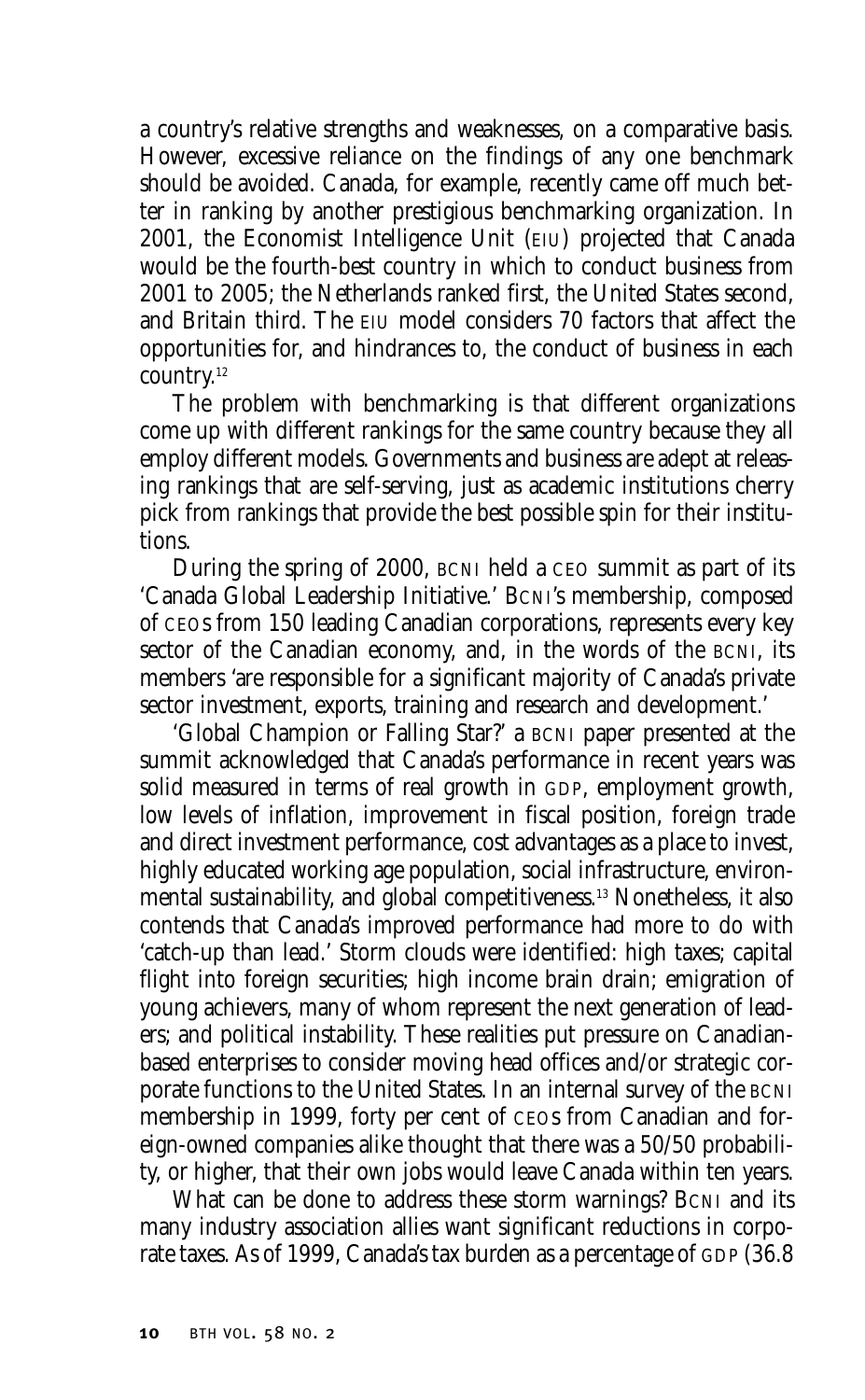per cent) was substantially higher than many of its trading partners, including the other two members of NAFTA, US (29.7 per cent) and Mexico (16.9 per cent). Although the Chrétien government is committed to lowering corporate taxes to match the US level by 2004, business lobby groups and many 'think tank' supporters such as the Fraser and the C.D. Howe Institutes have advised the government that matching the current US benchmark is not good enough; Canada must do better.

In 2000, the Public Policy Forum, a Canadian organization comprising leaders from the private, public, and voluntary sectors, initiated a research project on the impact of globalization in Canada and its implications for Canadian governance. As part of the project, the Forum is studying the public policy implications of increased Canadian economic integration with the United States. The industry leaders interviewed identified NAFTA as the most important driver of change. The views of the industry association leaders are particularly noteworthy: 'It is essential for Canadian business to access the American market to grow and survive ... Fewer decisions are "Made in Canada." Corporations are adjusting for the North American market and strategic decisions are more frequently taken south of the border ... We tend to overrate Canada's better quality of life compared to the US. [It] has little effect to either attract firms or retain those who consider leaving ... Some government policies and regulations, as well as personal and corporate taxation, should be harmonized with those of the US.'14 These views echoed the BCNI findings, which also included concerns about the further erosion of decision-making in Canadian business. That the findings are similar is not surprising since there is considerable overlap in membership among business leaders and their companies in Canadian associations.

For Canadian organizations, the benchmark for comparison is typically the United States, and the goal of reducing the corporate tax bite is shared by business associations in both countries. The US Business Roundtable sings the same refrain: 'US firms also have increased tax and compliance burdens compared to their foreign counterparts. Addressing these issues is critical for US companies, whose success or failure in competing at home and abroad will have a significant impact on jobs, individual incomes, and prices.'15 In brief, Canadian business points to the United States when arguing the need to lower Canadian corporate taxes to the US level, and preferably lower. Simultaneously, US associations draw attention to other jurisdictions with lower and less complicated taxes, arguing the need to match those levels if they are to be globally competitive.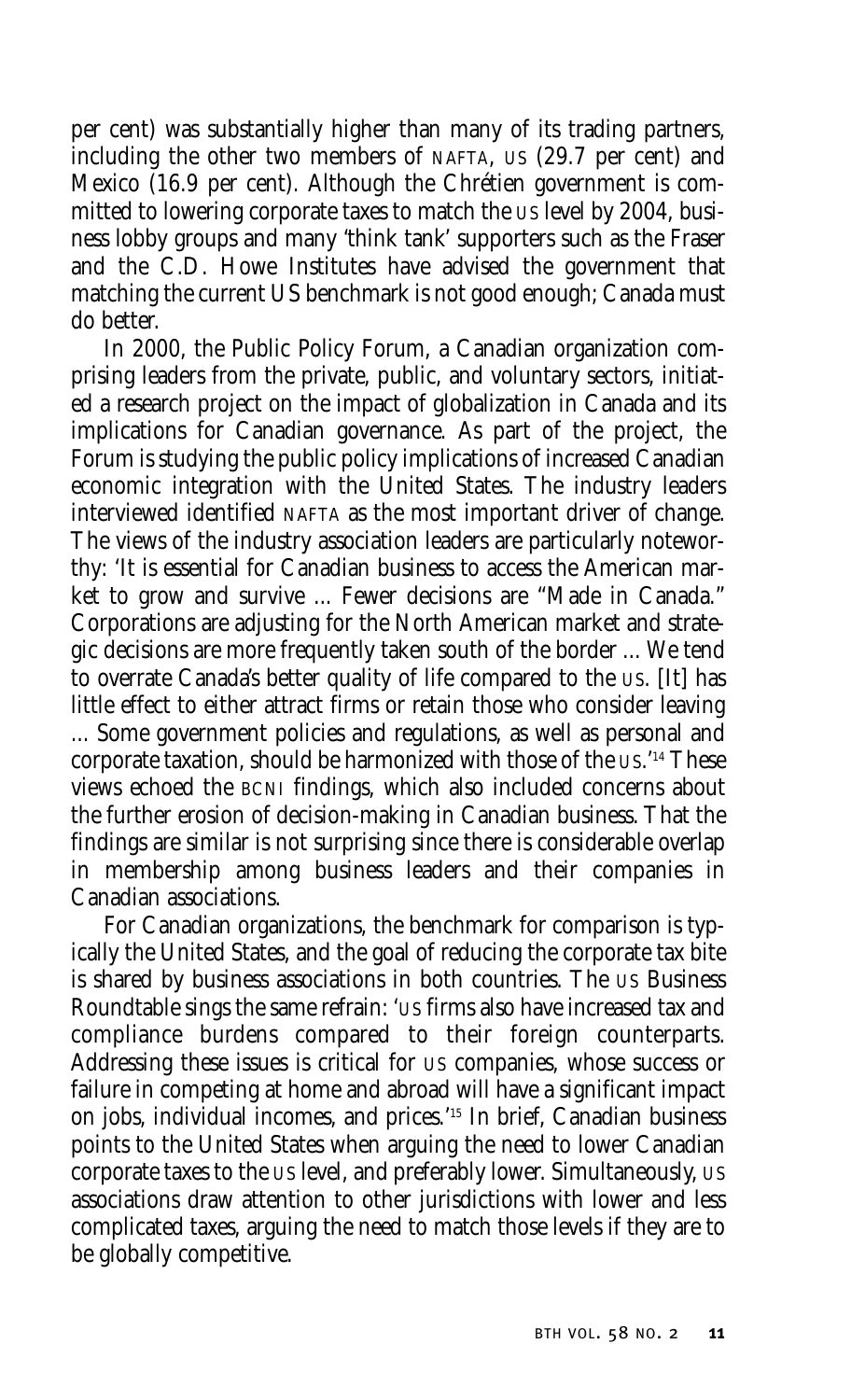Canada will face increasing transnational policy spill-over pressures as more Canadian companies increase their US operating presence. The pressures will not always be a matter of matching US policies or of 'doing one better.' Certain pressures, the exchange rate and monetary case, for example, are potentially more consequential for Canada's political sovereignty.

In 1999, approximately one quarter of the companies on the Toronto Stock Exchange (TSE) 100 index, a measure of the largest publicly trade businesses in Canada, reported their financial results in US dollars. The numbers are growing, and a similar trend is apparent among smaller companies listed on the TSE. The reasons for the switch are pretty straightforward. For Canadian companies with significant US operations, US dollars make it easier for US investors and financial institutions to evaluate their performance. Many of these companies are also listed on American exchanges. As of 1999, there were 223 interlisted stocks (that is, TSE stocks that are also traded on the New York, NAS-DAQ, or American Stock Exchanges). Seventy-five of those companies had half or more of their trading value executed on a US exchange. 'As far as U.S. investors are concerned, these are de facto American stocks ... If the TSE fades into irrelevancy, Canadian companies will have one less reason to stay in Canada.'16 It is not surprising that many Canadian business people are favourably disposed to a currency union between Canada and the United States.

The introduction of the Euro in January 1999 has given encouragement to some Canadian economists who advocate a North American Monetary Union (NAMU), a view not shared by the Central Bank of Canada. Diminished policy sovereignty and economic flexibility are among the concerns. The economists acknowledge that NAFTA is primarily a trade and economic blueprint, but contend that the higher degree of North American integration makes NAMU a viable and desirable option.

Exchange rate volatility has seen the Canadian dollar go from US\$1.04 in 1974, to 71 cents in 1986, 89 cents in 1991, the low 70 cents range for most of the 1990s, 63.5 cents in the summer of 1998, to the recent range of 63.5 - 67 cents. It is argued that a floating exchange rate is counter-productive to that which is needed to support the volume of trade and degree of specialization in the Canadian-US trade and investment relationship. Stable and predictable rates of international exchange and cost calculations can be better achieved through a NAMU. This argument plays into the hands of those who contend that MNCs and the main international financial markets are now setting political agendas.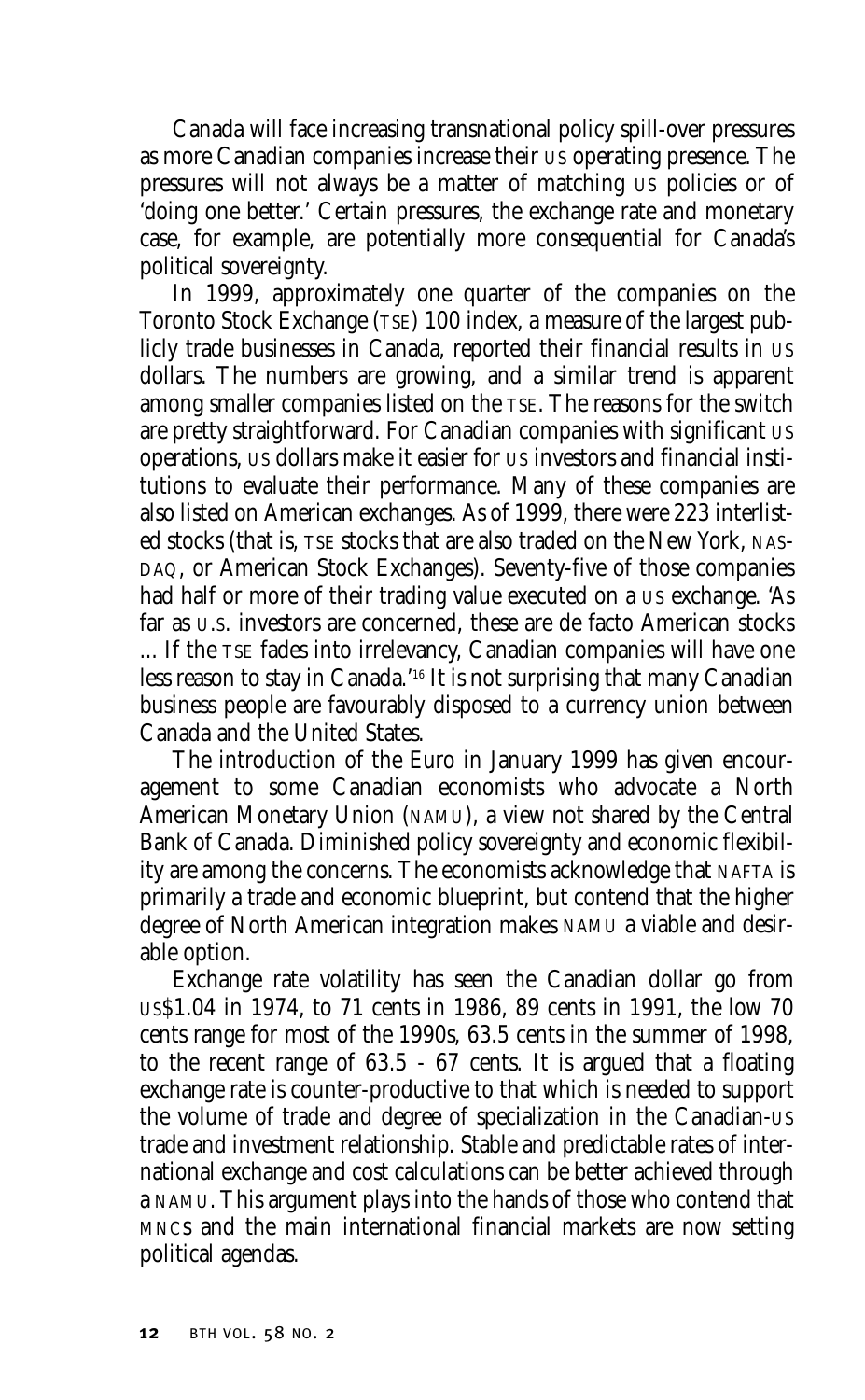#### *Quebec: The Sword of Damocles*

During the past quarter century, politics and political outcomes in Quebec have done nothing to mitigate the climate of political uncertainty. Quebec's ongoing flirtation with secession has been costly for Canada. Interestingly enough, the Canadian dollar began its significant decline against the US dollar around 1976, the year the Parti Québécois (PQ) was first elected. While a host of factors explain the decline, suffice it to say that the ongoing saga over national unity and Quebec's quest for independence has been a factor.

The 1980 referendum to secede, though won by the 'No' forces, did little to allay concern in the business community regarding Quebec's political stability. Business fears were heightened with the election of the PQ in 1994 and the referendum of 1995, which the no forces won by a squeaker. In 2001 the PQ is still in power and committed to Quebec sovereignty. However, it will call for another referendum only if there is a high probability of winning it. Premier Bernard Landry is marshalling all kinds of economic, political, and cultural arguments, fact and fiction, to advance the cause and timetable of a referendum and ensure a 'Yes' victory. However unlikely this scenario may appear in 2001, it will continue to create an unwelcome uncertainty about Canada's future, which in turn will affect the country's investment and employment climate.

Canada's relatively poor score on 'political stability' - 19th out of 60 countries - weighed heavily on its overall position in the EIU rankings. It is important to recognize that even if Landry calls for a referendum and the no forces win, the victory would not settle the Quebec issue. Previous experience shows that each 'yes' side defeat simply signals that another referendum is in the offing when a sovereignist provincial government is elected. In short, for the foreseeable future, a 'No' victory will not end the debate on Quebec's political status.

The current Quebec sovereignist government supports the Free Trade of the Americas (FTAA) initiative, just as previous sovereignist governments supported the free trade agreements in North America. The logic underlying this position is that NAFTA helps the sovereignists to convince Quebeckers that there would be little economic risk to secession because Quebec would simply request membership in NAFTA, a request to which the US government and the rest of Canada (ROC) would readily agree to. In essence, the Quebec-Canada exit scenario involves an immediate Quebec-North America re-entry scenario, at least from the perspective of the separatists. Charles Doran notes the irony of this reasoning: 'In divisive nationalism today, the separatist community wants autonomy from the state with which it is affiliated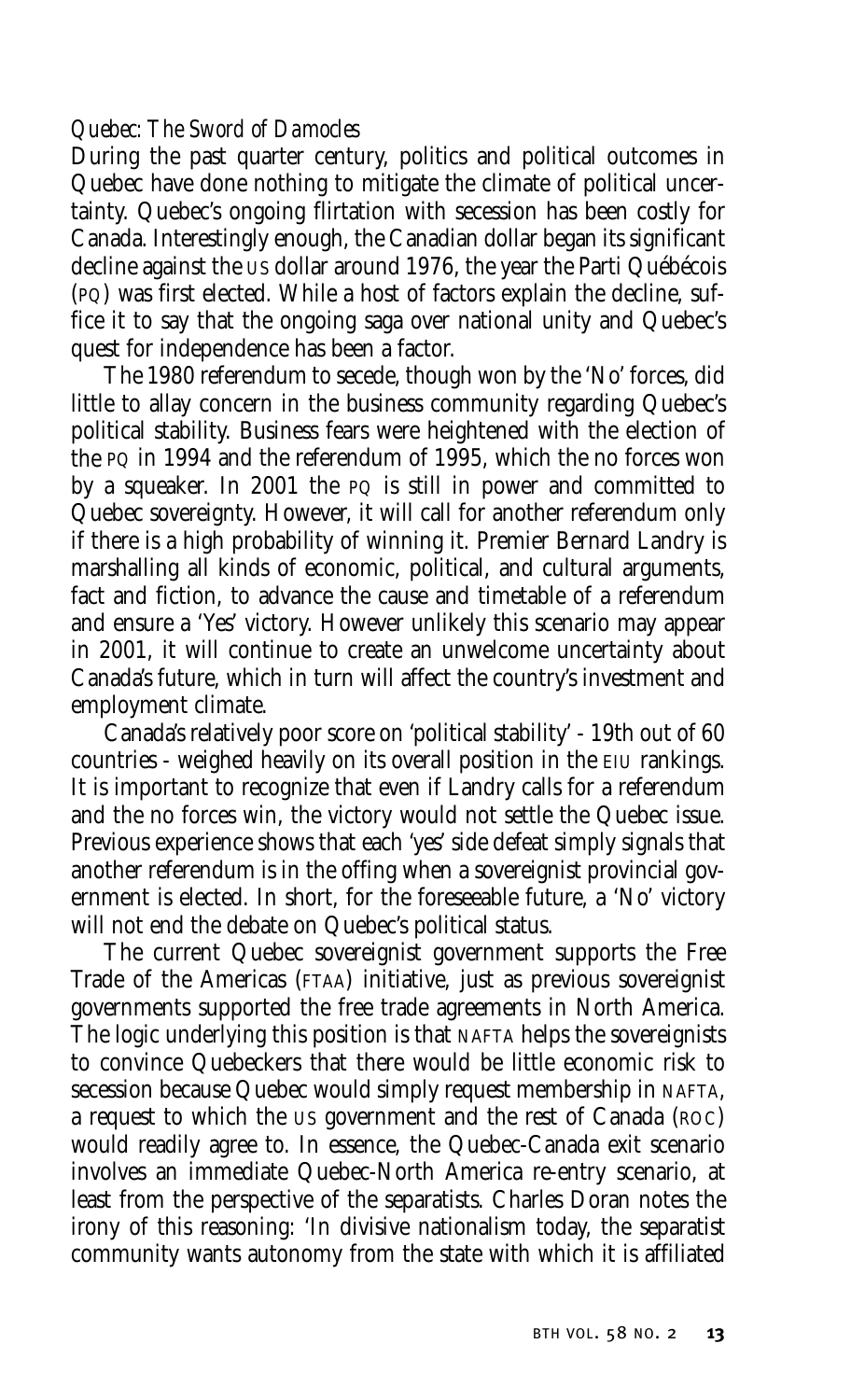but says it will allow transfers of sovereignty to a regional trade area or union.'17

What we have here is the following sequence: political disintegration of Canada, followed by Quebec's re-integration into North America's regional economy. In this sequence, the economic costs to Quebec would be minimal. A naive assumption at best. First, there is no assurance of guaranteed or immediate membership; second, the economic and political destabilization that would ensue would make the ROC and Quebec less attractive sites for investment in serving the North America market; and, finally, assuming the Canada-Quebec secession scenario results in an acceptable 'divorce,' there would be a further 'hollowing' of business in Quebec and the ROC in favour of locating, expanding, or relocating in the US.

#### DIMINISHING RESIDUAL POWERS

Global business processes, such as electronic money, information, and transborder manufacturing chains, cannot be fixed in a single territorial unit over which a state might exercise supreme and exclusive jurisdiction. Thomas Friedman notes that the globalization system 'has one overarching feature - integration. The world has become an increasingly interwoven place, and today, whether you are a company or a country, your threats and opportunities increasingly derive from who you are connected to.'18 Nowhere is this more apparent than in the relationship between Canada and the United States.

Canada implicitly accepted constraints on its actions when it ratified the 1989 FTA. While the same holds true for the United States, the asymmetrical relationship between the two demands that Canadian policy-makers be far more sensitive to US policy initiatives and their potential impact on the Canadian economy and business. No such situation faces US policy-makers, in spite of Canada's relative importance to the United States.

The power of the Canadian nation state to advance the interests and help enhance the competitiveness of Canadian corporations may be waning at a time when it is most needed. Canada's sovereignty as a nation state, defined by its capacity for autonomous choice, has diminished in recent years. While 'legal sovereignty' remains intact, that is, the right of the state to exercise exclusive jurisdiction within a territory, Canada's political sovereignty does not. Nonetheless, political leaders continue to speak to the need to defend Canada's political sovereignty.

There is some concern that the internationalization, or more specifically the continentalization, of economic activity does not favour a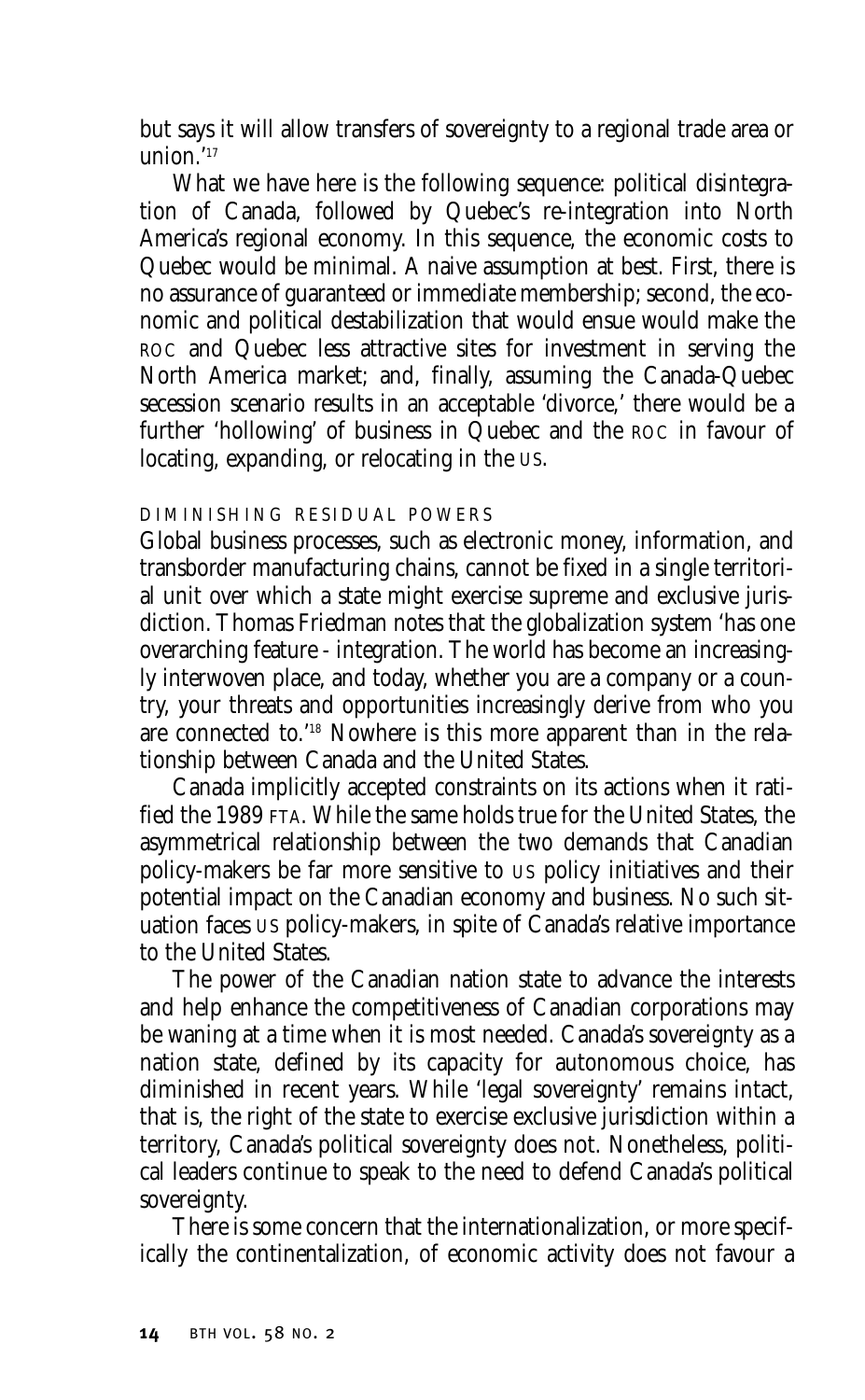vigorous Canadian government-business partnership that is driven to promote the collective interests of Canada. Successful Canadian MNCs are becoming more actively involved in US associations, and company resources assigned to such participation have increased commensurately. When participation of a senior MNC executive is called for, such executives may be assigned responsibility for representing the interest of their companies in both Canadian and US associations. The 'Canadian' executive may be based in either the company head office or its US subsidiary office.

To date, most Canadian controlled companies in the US have maintained a low profile within and outside the association policy arena because even the largest Canadian MNC is relatively small compared to its major US rivals. In the coming years, some Canadian MNCs will likely view their US industry association membership as more important than their Canadian association membership. US associations, whose board membership is largely made up of CEOs, are seen as critical industry policy-making forums. Thus they attract the membership and participation of CEOs of Canadian MNCs. Industry networking is of considerable benefit, particularly for Canadian MNCs in search of potential US acquisitions or partners.

The flip side of the coin has to do with Canadian subsidiaries of US MNCs and their involvement in Canadian associations. Many of these subsidiaries are among the largest Canadian based companies, typically in oligopolistic industries. Their numbers frequently dominate the commanding heights of the industry, as in the automotive, chemical, information technology, pharmaceutical, and petroleum sectors.

As noted, the Canadian head-offices of these subsidiaries have been hollowed out in recent years. Nominal 'Canadian' CEOS of such companies no longer possess the clout or status of their pre-free trade era predecessors. Such 'US dominated Canadian industry associations' play a less active role in the Canadian policy arena. Direction and instruction on significant issues are frequently obtained from the senior executives of North American operations, based, for the most part, in the United States. When such 'Canadian' industry associations represent key sectors of the Canadian economy, the government-business relationship is more difficult for the Canadian government to cultivate and manage. Access to key senior decision-makers is harder to come by, and an understanding of and sensitivity to Canadian interests and concerns in the upper echelons of the US head-office is frequently lacking.

Canadian associations dominated by such firms have become toothless public policy participants. Money speaks, and, because a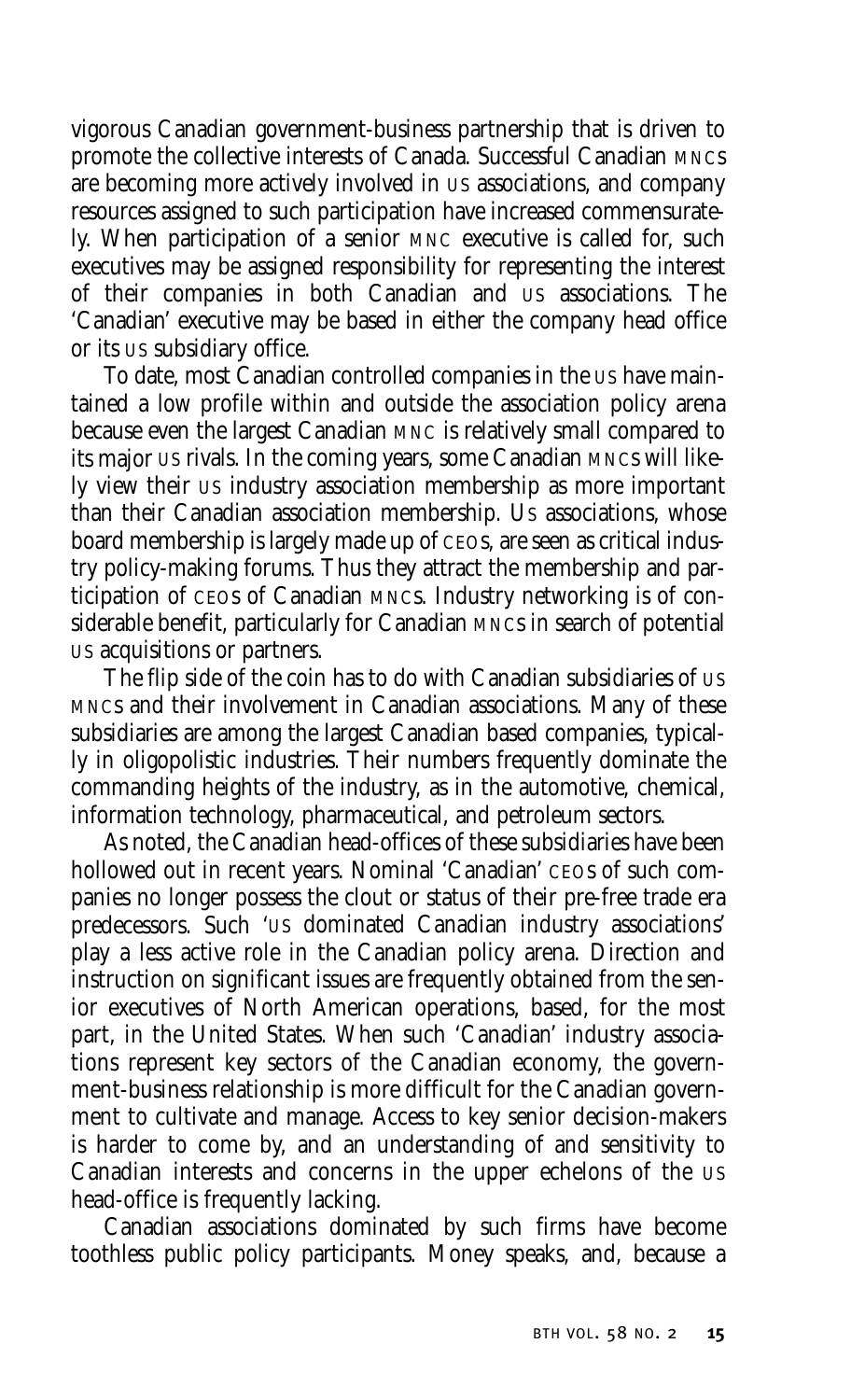major portion of association dues comes from such members, executives in the US headquarters largely condition the agenda. Furthermore, US approval and support are preconditions for continued membership in the Canadian association. Not surprisingly, many of these Canadian associations are in close contact and liaise actively with their US counterparts on issues of common concern.

As corporate decision-making is changing in Canada/US so is the association's role. Company members of Canadian associations, both Canadian and foreign controlled, actively encourage stronger and more co-ordinated links with their US counterparts. In fact, the drive in industries that are international in character is for greater and stronger global association co-operation.

These facts are not presented as non-desirable outcomes but rather as developments that further erode the ability of Canadian political leaders to elicit Canadian business responses that may require non-economic considerations. It is not merely Canadian corporate citizenship that is gradually eroded - it is also management's Canadian national sensitivities. In essence, the Canadian corporate decision-making platform is being marginalized by both Canadian MNCs and US MNCs with Canadian subsidiaries.

The political clout and influence exercised by a nation state draws on many resources and stakeholders - business and its decision-makers being one of the more important. This has been and will continue to be a *sine qua non* in today's global reality. In a democracy, the more symbiotic the relationship between business and a nation's leaders, the more able a government is to articulate and promote the best economic interests of its citizenry through a democratic political process. Today's reality makes such a relationship between government and business in Canada harder to come by because of Canadian business preoccupation with 'US issues and interests.' Canadian free trade critics were right to assume that the gravitational pull from the south would undermine the east-west forces, many of which were artificially created by successive national governments since Confederation.

While national origins of a MNC may have a significant impact on the behaviour of the corporation, Canadian MNCs can ill-afford the luxury of 'firmly' anchoring their headquarters in Canada for such reasons as the nationality of the founders and the initial focus on the home market. Inertial historical forces play a lesser role in Canadian corporate decision-making with respect to headquarters location than is the case with US MNCs. Reappraisal of the headquarter's role and location is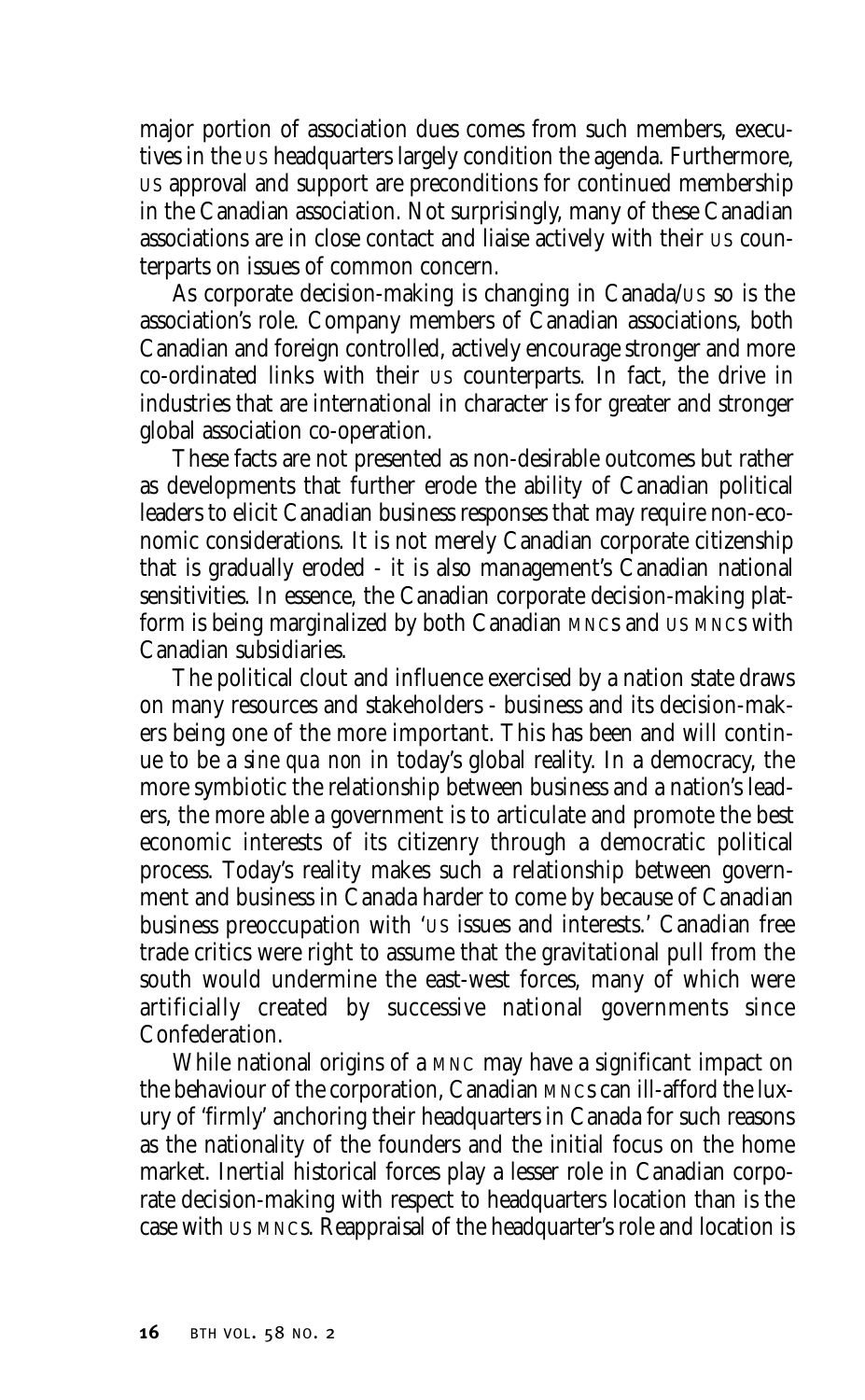a greater issue for Canadian firms as they gradually evolve into global players, heavily dependent on the US market for competitive success and profitability.

When the policy and regulatory positions of the two governments differ, the US is in a much stronger 'political' position to affect the business behaviour of Canadian subsidiaries of US MNCs and US subsidiaries of Canadian MNCs. Although the degree of interdependence between the two economies is exceptionally high, it is also the most asymmetrical among industrialized nations in all spheres of activity: economic, political, and cultural.

In terms of evolving relationships between business and government this difference is significant. Canada's claim on US attention is minute compared to the US claim on Canada's attention by government, business, and other interest groups, particularly the media. The asymmetrical relationship between the two economies makes it so. Canada is a one-country issue - the United States - and the recent working papers released by the BCNI are no exception to this observation.

Canada's minister of foreign affairs, John Manley, commented on the potential impact of the new Bush administration in the US on Canada: 'Every change of administration in the United States represents a challenge for the Canadian government. The importance of this relationship - which surpasses common concepts of "international" or "domestic" - simply cannot be overstated on any issue, in any sector or for any region in our country.'19

The heavy economic dependence on and interrelationship with the US demand that when Canadian policy-makers develop initiatives in areas such as taxation, competition, technology, environment, exporting, and so on, they test the potential efficacy of the policy in light of this interdependence. To do otherwise is to invite potential consequences that may be difficult to absorb.

The more entrenched the Canadian MNC is in the US, the fewer the levers of influence the Canadian government possesses to influence such firms to favour expanding in the home country and/or retaining critical functions and activities such as research and development. This is not a matter of sharing concurrent jurisdiction; rather it is a situation that finds Canada competing with the US environment to curry favour with Canadian-owned firms.

#### CHOOSING THE PATH

Extensive interviews with Canadian business and industry association executives on the question of the 'US business pull' generally confirm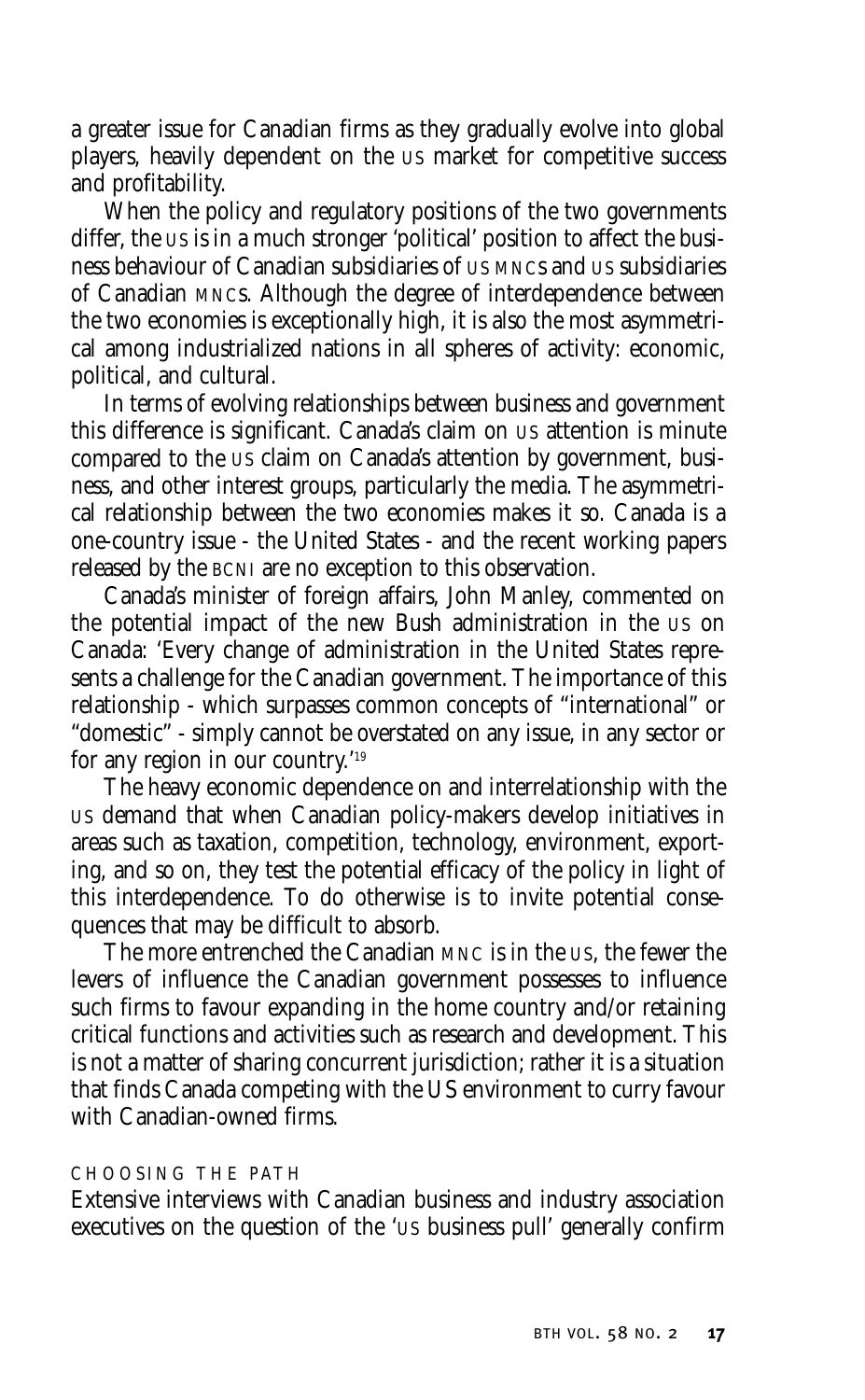the findings of the BCNI background papers, the Public Policy forum survey observations, and news media coverage of corporate head office transfers to the United States. No hard data is currently available to either confirm or refute the magnitude of the problem. However, this does not make the issue any less compelling for the Canadian public.

There can be no denying that Canada benefits from the operating presence of corporate head-offices. Jean Monty, CEO of BCE, one of Canada's largest firms, observed that the operating presence of headquarter organizations is beneficial to Canada because 'they attract research, they support universities, they support community organizations and they drive economic progress.'20 High-paying managerial, professional, and technical jobs are associated with the location of head offices and such corporate activities as research and development. It is axiomatic that Canadian companies must expand internationally if they are to be competitive. It is only natural that the first place they look to is the US, the logical springboard for expanding operations globally. The concern is that the US springboard may rapidly become the Canadian company's head-office platform.

MNCs, when making investment and production decisions, exercise their power over what is to be produced, where, by whom, and on what terms and conditions. The corporate power structure transcends the boundaries of nation states that assign the territorial limits of the authority of one nation state from that of another. Setting a national policy agenda, including solutions to internal social and political problems, has been made more difficult. Political leaders, generally, are now aware that the role of the state is to work more on behalf of common economic interests associated with regionalism and globalization and less exclusively with national economic interests. Certain business leaders, who have expressed concern about the hollowing of Canadian MNCs, are calling on the Canadian government for greater harmonization of policies with the US in a broad range of areas: taxation and exchange rates, traditional border issues, labour mobility, regulation and competition policy, administrative trade policy (countervail and subsidy), environmental and resource issues, and intellectual property rights. These pressures call for greater integration with the US, which would go beyond the free trade agreement to something more akin to a common market but without the benefit of a formal agreement.

Business pressures for harmonization are not without critics and sceptics. The general thrust of the argument is that if Canada and the US were to move in the direction of policy harmonization, it is highly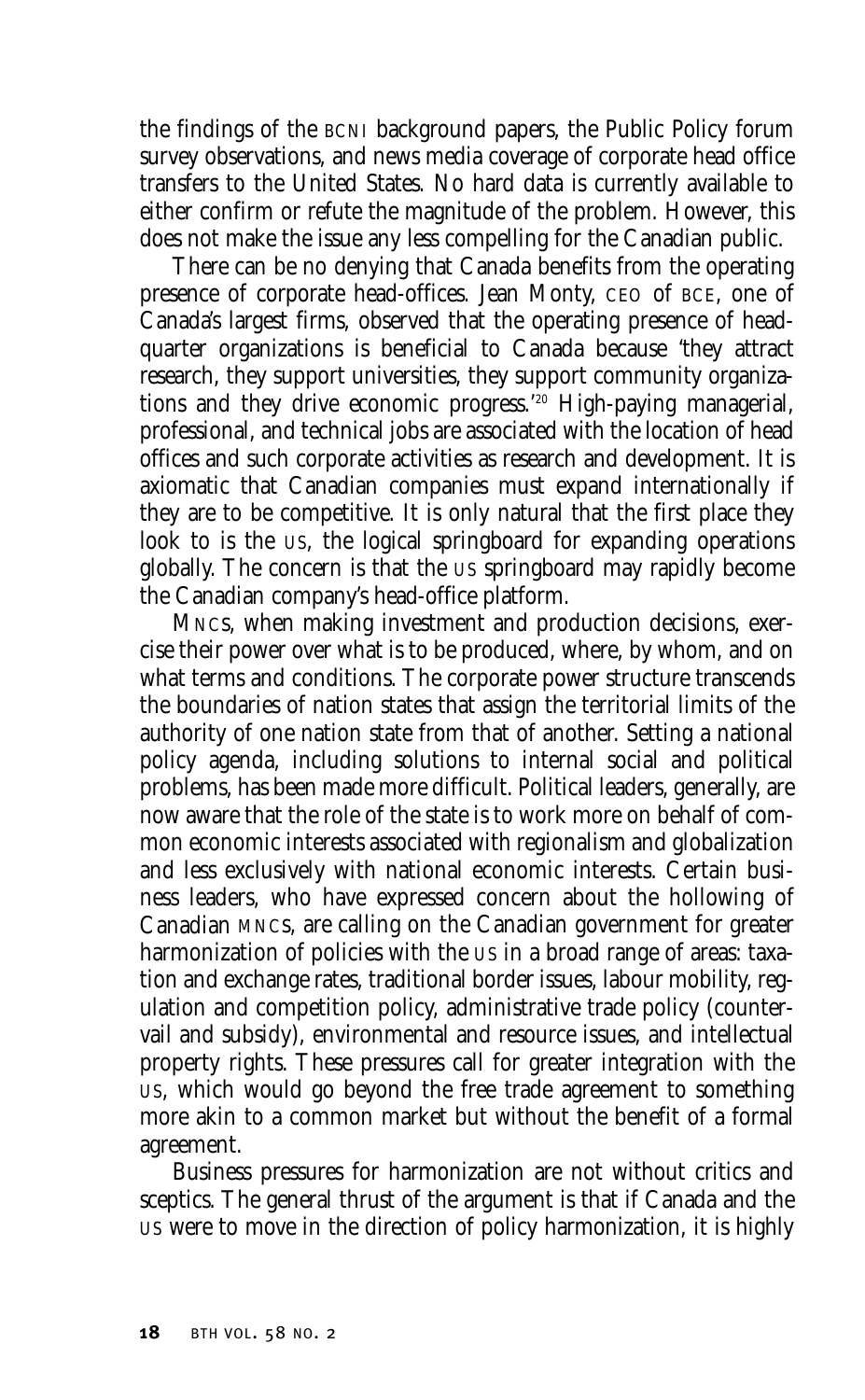unlikely that the US would alter its policies to any significant degree to accommodate Canadian interests. The more likely scenario is that Canada would replicate US policies. The challenge facing Canada has been made that much more complex.

Governments today actively compete with each other by pursuing policies they believe will earn them market confidence and attract trade and capital flows. The US model of a market driven economy is the one that many industrialized economies consider emulating. Soon after the 'New Labor' government was re-elected in Britain, the chancellor of the exchequer wrote an op ed article in the *Wall Street Journal* extolling the virtues of the US free enterprise system and committed his political party to policies that will promote a broader and stronger entrepreneurial culture, aided and abetted by a very favourable tax regime. The primary goal is 'to make Britain the best place to locate.'21

Other European countries that still retain the core of a strong welfare state - France, Germany, and Sweden, for instance - are experiencing similar pressures. The situation in Canada is even more politically sensitive because of its proximity to, and interdependence and ongoing comparisons with, the United States. According to leaked information and committee reports, two opposing schools of thought, if not factions, within the ruling Liberal party are currently debating the policy path that Canada should pursue.<sup>22</sup>

One faction would like to see the government reduce business taxes to 'reward excellence,' that is, to foster a business climate that rewards risk-taking and entrepreneurship. This is the view of the minister of finance, Paul Martin. The opposing faction is concerned about the excessive emphasis on 'rewarding excellence' at the expense of equity. This is the view of the prime minister, who refuses to endorse further tax cuts and who is committed to making 'sure that every person in every part of Canada benefits from the potential and the wealth that belongs to the people of Canada.'<sup>23</sup> Equality of result is favoured over equality of opportunity, and, although he recognizes that the Canadian economy must be market driven, the prime minister is reluctant to embrace the principles of a US-style market-driven society.

Canada's political leaders are facing choices that entail trade-offs. Not unlike Britain, Canada wants to promote a culture of entrepreneurship and innovation. But to do so, it will require a tax regime that promotes, favours, and rewards corporate and personal success. Policy initiatives and actions taken today must be conditioned by how attractive Canada can be made vis-à-vis its major competitor in North America - the United States. But in doing so, Canada becomes more of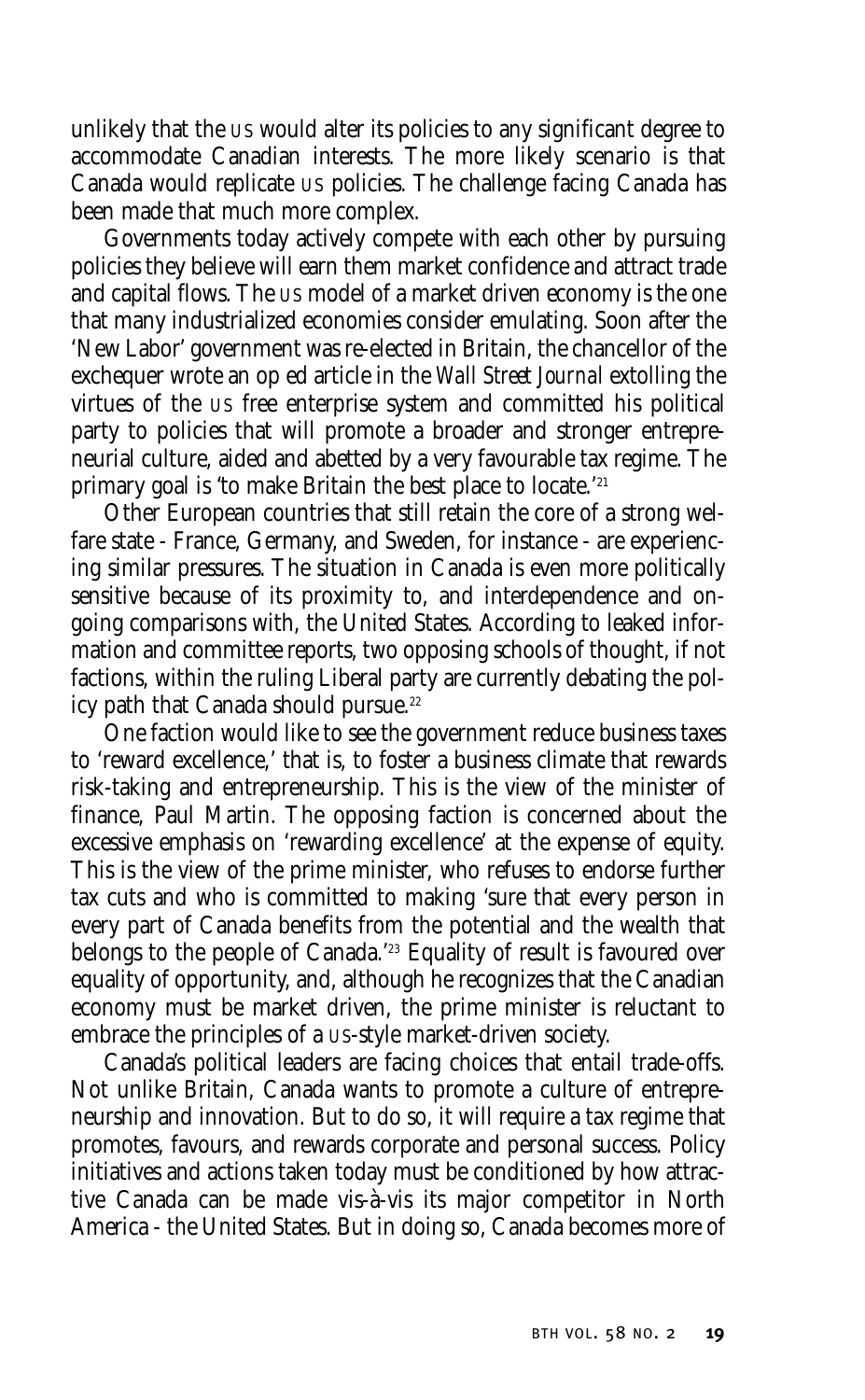a 'market driven society' and, as its economy grows, its political space shrinks. It 'narrows the political and economic choices of those in power to relatively tight parameters.'24

Copying the strategies of one's rivals in business is not a sure formula for success. The challenges of strategy are even more complex in the domain of policy-making. For a mid-sized country it is imperative to identify and build on strategic differences that will produce significant comparative advantages. By substituting the term 'competitive advantage' for the traditional emphasis on 'comparative advantage,' Michael Porter demonstrated through his many country studies that deliberate corporate and governmental decisions and policy choices can influence and promote the international competitiveness of a country's particular industry sector.<sup>25</sup> The essential point is that governments can perform a critical, if not decisive, role in promoting the international competitiveness of their national firms.

Canada has a history of targeting firms as potential national champions deserving government support in the form of protectionism and subsidies. Canada is not alone in providing support for national firms, particularly in strategically important industries where large economies of scale and/or dynamic gains from 'learning-by-doing' are important. These industries are usually oligopolistic in character, and a company's home government can play an important role in oligopolistic competition. Strategic trade theory suggests that the home government may protect a domestic firm against foreign competitors, or it could provide subsidies to lower a company's costs and increase its competitive advantage in domestic and foreign markets. For instance, the US government has helped Boeing with generous defence contracts, and the Canadian government has helped Bombardier with subsidies.

A sectoral approach predicated on building vibrant, internationally competitive industry clusters is eminently realistic. This recommendation is neither new nor without public support in Canada, but it has not been pursued with any great vision or vigour. Such an approach presupposes a public-private partnership, particularly between government and business, because of its potential for significant impact on government economic programmes in areas such as employment, investment, technology, and trade.

#### *Public-Private Partnership*

Governments have seen their powers considerably reduced and their policy role significantly changed. They are much less yesteryear's interventionist, regulator, picker of winners, and distributor of largess.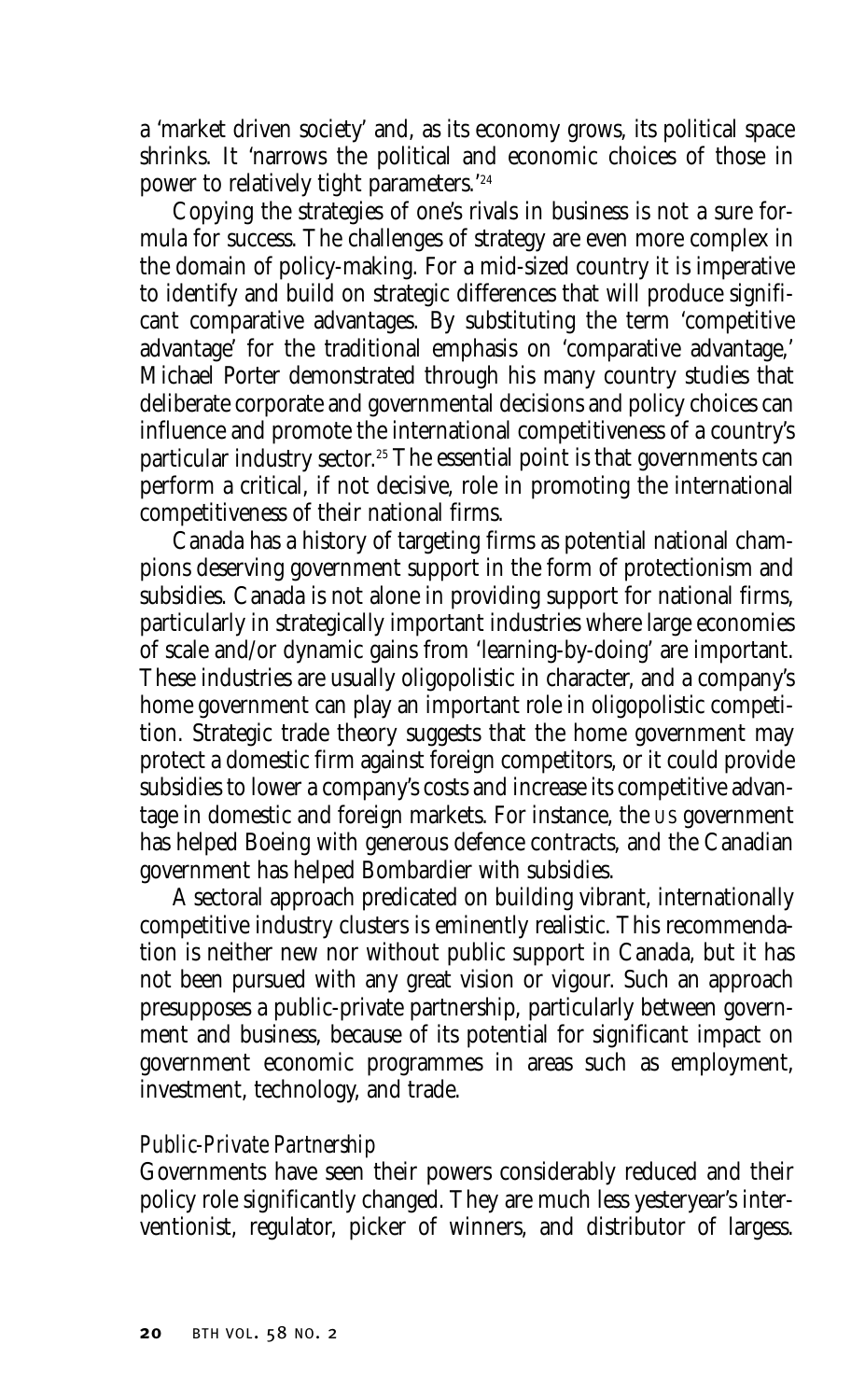Today their role has to be one of further enhancing and facilitating the forces of market competition and business development, more reliant on moral suasion and positive inducements and less on negative sanctions. As stated earlier, business enjoys a privileged position in public policy-making. The government-business partnership in Canada needs to be further strengthened.

CEOs of some of the largest companies in Canada are publicly calling for greater and stronger partnership links among industry, government, and academia. Similar views are echoed in briefs and reports from industry associations, government, and think tanks. Business and industry association leaders in particular are calling on government to play a more proactive role in promoting partnerships that will help improve Canada's productivity, competitiveness, and standard of living.

At a time when the Canadian government's scope for policy manœuvrability is relatively narrow, policy-makers have increased expectations about the potential contribution of Canadian MNCs and the subsidiaries of foreign MNCs. The geographic presence of corporate CEOs and senior executives generally makes it easier to organize government-business networks that can be used to arrive at consensual goals.

Innovative organizational partnership arrangements will have to be fashioned by the Canadian government to help facilitate governmentbusiness partnerships. Establishing 'industry advisory councils,' whose members would include CEOs or the most senior operating executives, would go some distance to bringing business leaders into closer relations with the country's political and bureaucratic élites. Multi-stakeholder councils, made up of government, business, labour, academia, environmentalists, consumer groups and other NGOs, although politically admirable, is not the way to proceed in this context. Business experience with and perception of multi-stakeholder roundtables or forums has been generally disappointing; they view them as largely reactive and lacking focus.

The government must not regard the government-business partnership strategy as a public relations exercise. To do so would lessen the probability that CEOs would agree to serve on the industry advisory councils. The government is faced with having to produce a proactive policy agenda that business will actively embrace. The policy programme must be aimed at making Canada a more attractive location for head-offices and business investment.

The industry advisory council vehicle would be no less important for the appointment of executives located in US corporate offices but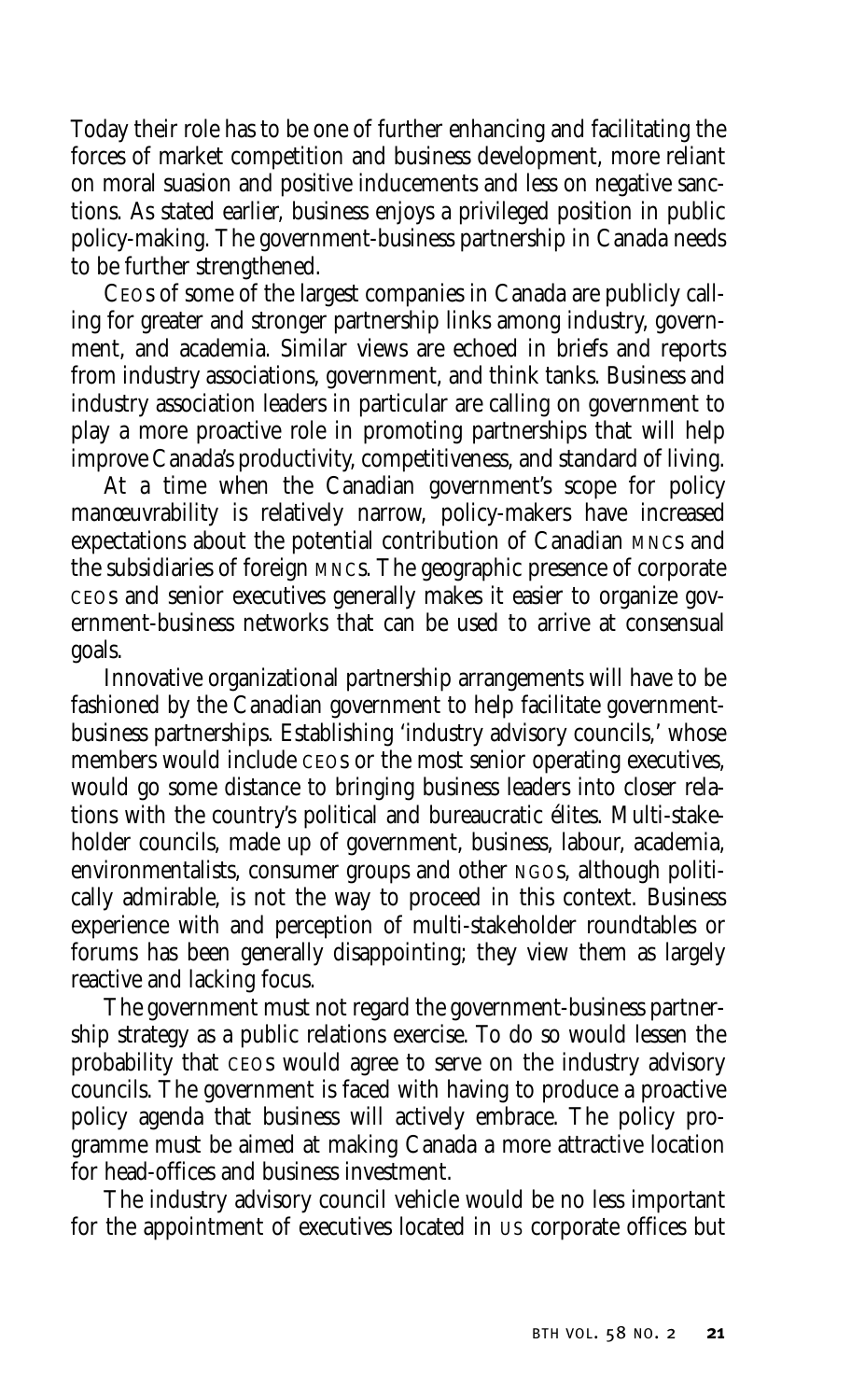responsible for Canadian company operations - in fact, more so. The government should try to co-opt these executives onto their advisory councils and joint partnership bodies. Geographic residency and nationality are less important than management authority and responsibility. It is not uncommon for Canadian political leaders and government officials to visit senior US corporate executives in the United States, for example, to induce them to invest in Canada, to expand, or do something new in the case of firms with existing subsidiaries in Canada. The co-option proposal is a much broader transnational relationship arrangement, more in keeping with the current characteristics of the Canadian corporate landscape. The Canadian corporate situation is quite different from that encountered in other countries where home-office MNCs' senior executives are still distinctly national, and the parent country government benefits from common understandings derived from a similar cultural background, education, and participation in a national culture.

At the dawn of the 21st century it may not be politically correct to talk about the privileged position of business in public policy deliberations, particularly in a democracy such as Canada. However, reality belies this view in light of the intensive location site competition taking place, particularly among industrialized countries.

Canada is at a critical stage of economic and political transition. The government must decide on which path to pursue. Business in Canada will continue to play an important part in determining the outcome of whichever policy path the government chooses. The challenge facing Canada is how to strengthen and grow the Canadian corporate platform inhabited by Canadian and foreign-controlled corporations so that it does not merely become a plank in the US corporate platform.

#### **NOTES**

**<sup>1</sup>** Eric Bernheim, 'Swiss drug makers: facing the US giants,' *McKinsey Quarterly* (no 3, 2000).

**<sup>2</sup>** Charles E. Lindblom, *Politics and Markets* (New York, Basic Books 1977), and *The Market System* (New Haven CT: Yale University Press 2001).

**<sup>3</sup>** Isaiah A. Litvak, 'The lobbying strategies of business interest groups,' in James D. Fleck and Isaiah A. Litvak, eds, *Business Can Succeed!* (Toronto: Gage 1984), 65-75.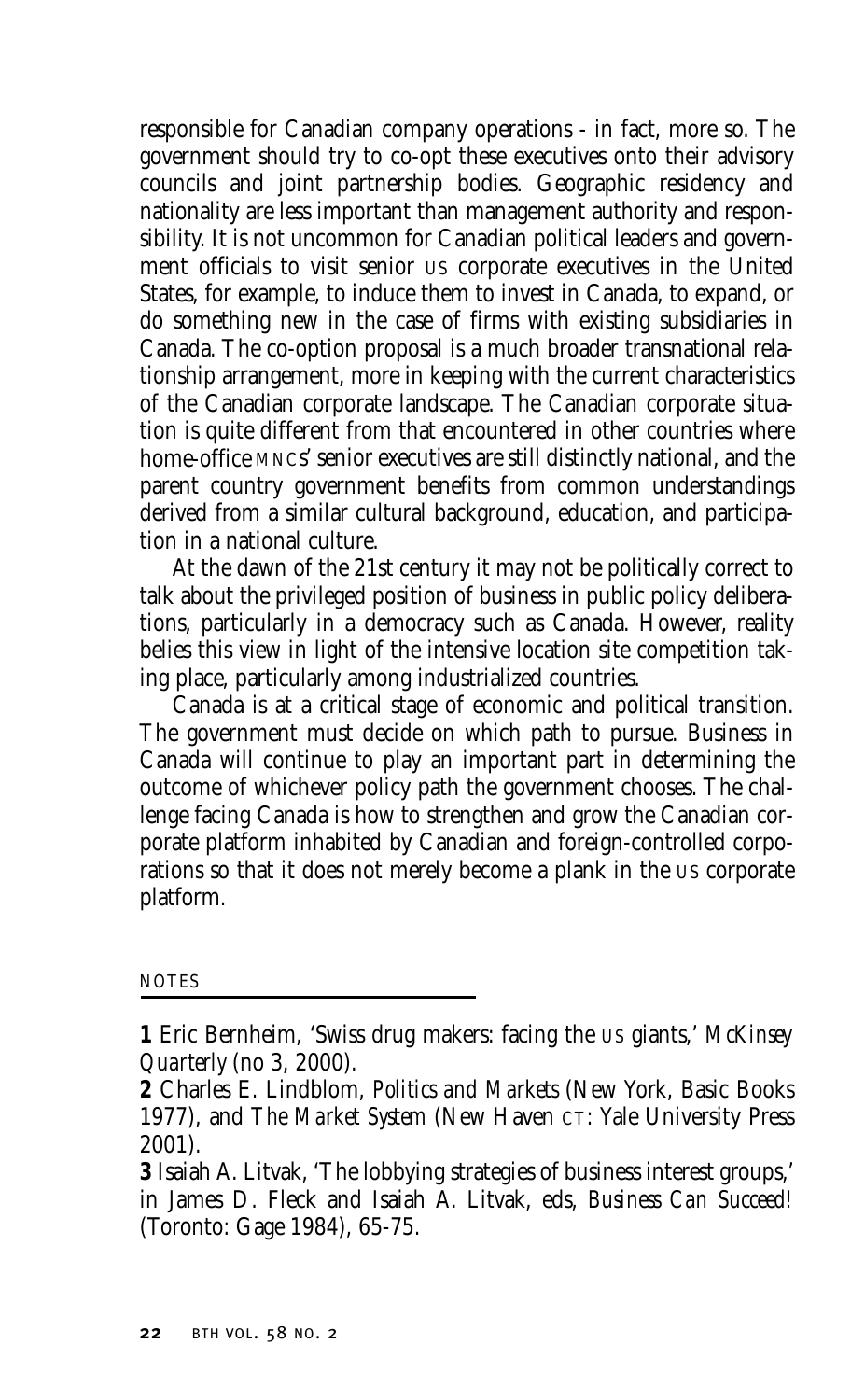**4** Government of Canada, 'United States-Canada: The World's Largest Trading Relationship,' Washington DC, Embassy of Canada, August 2001.

**5** Government of Canada, Trade Update 2001, Ottawa, Department of Foreign Affairs and International Trade, May 2001, 48.

**6** *Forbes*, 'The world super 50,' 23 July 2001, 134.

**7** *Fortune*, 23 July 2001; and *National Post*, 'FP 500 Canada's largest corporations,' June 2001, 105.

**8** BCNI, 'Going for gold: winning corporate strategies and the impact on Canada,' Working Paper, Ottawa, Business Council on National Issues, April 2000, 22.

**9** Michael E. Porter, *The Competitive Advantage of Nations* (New York: Free Press 1990).

**10** Roger L. Martin and Michael E. Porter, 'Canadian Competitiveness: A Decade after the Crossroads,' Can Win Conference, Rotman School of Management, University of Toronto, 1 May 2001.

**11** Heather Scoffield, 'Industry official slams Corporate Canada for not staying competitive,' *Globe and Mail* (Toronto), 9 February 2001.

**12** EIU, Press Release, London, 14 August 2001.

**13** Thomas d'Aquino, 'Global champion or falling star?' presentation, CEO Summit, BCNI, 5 April 2000, Toronto.

**14** Public Policy Forum, 'The Views of Canadian Industry and Business Associations on Canada-U.S. Economic Integration,' October 2000, available at www.ppforum.com.

**15** The Business Roundtable, 'Taxing US Corporations in the Global Marketplace,' available at www.Brtable.org/document.CFM/2.

**16** Eric Reguly, 'Corporate Canada Marches South,' available at www.flipside.org/vol12/dec99.

**17** Charles F. Doran, *Democratic Pluralism At Risk: Why Canadian Unity Matters and Why Americans Care* (Toronto: University of Toronto Press forthcoming).

**18** Thomas L. Friedman, *The Lexus and the Olive Tree* (New York: Anchor 2000), 8.

**19** John Manley, Notes for an address to the Canadian Institute of Strategic Studies, Toronto, 12 April 2001, available at www.dfaitmaeci.gc.ca.

**20** BCNI, 'Going for Gold.'

**21** Gordon Brown, 'Britain learns America's lesson,' *Wall Street Journal*, 19 June 2001, A22.

**22** Shawn McCarthy, 'Report urges business tax cut,' *Globe and Mail*,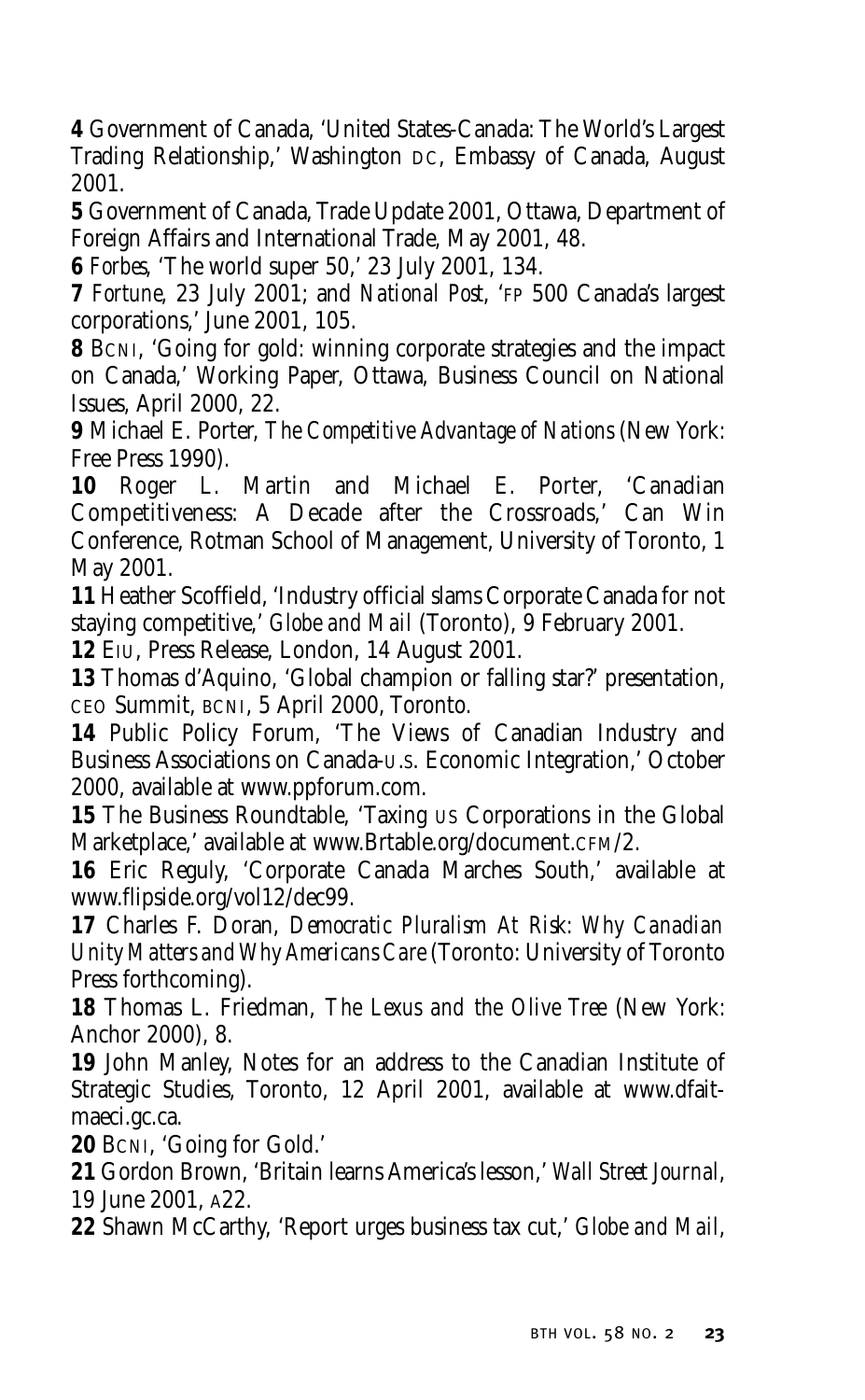23 August 2001, B1.

**23** Shawn McCarthy, 'Tax cuts divide Chrétien, Martin,' *Globe and Mail*, posted at 24 August 2001, available at www.theglobeandmail. com/servlift.

**24** Thomas L. Friedman, *The Lexus and the Olive Tree*, 105-6.

**25** Michael E. Porter, *The Competitive Advantage of Nations*.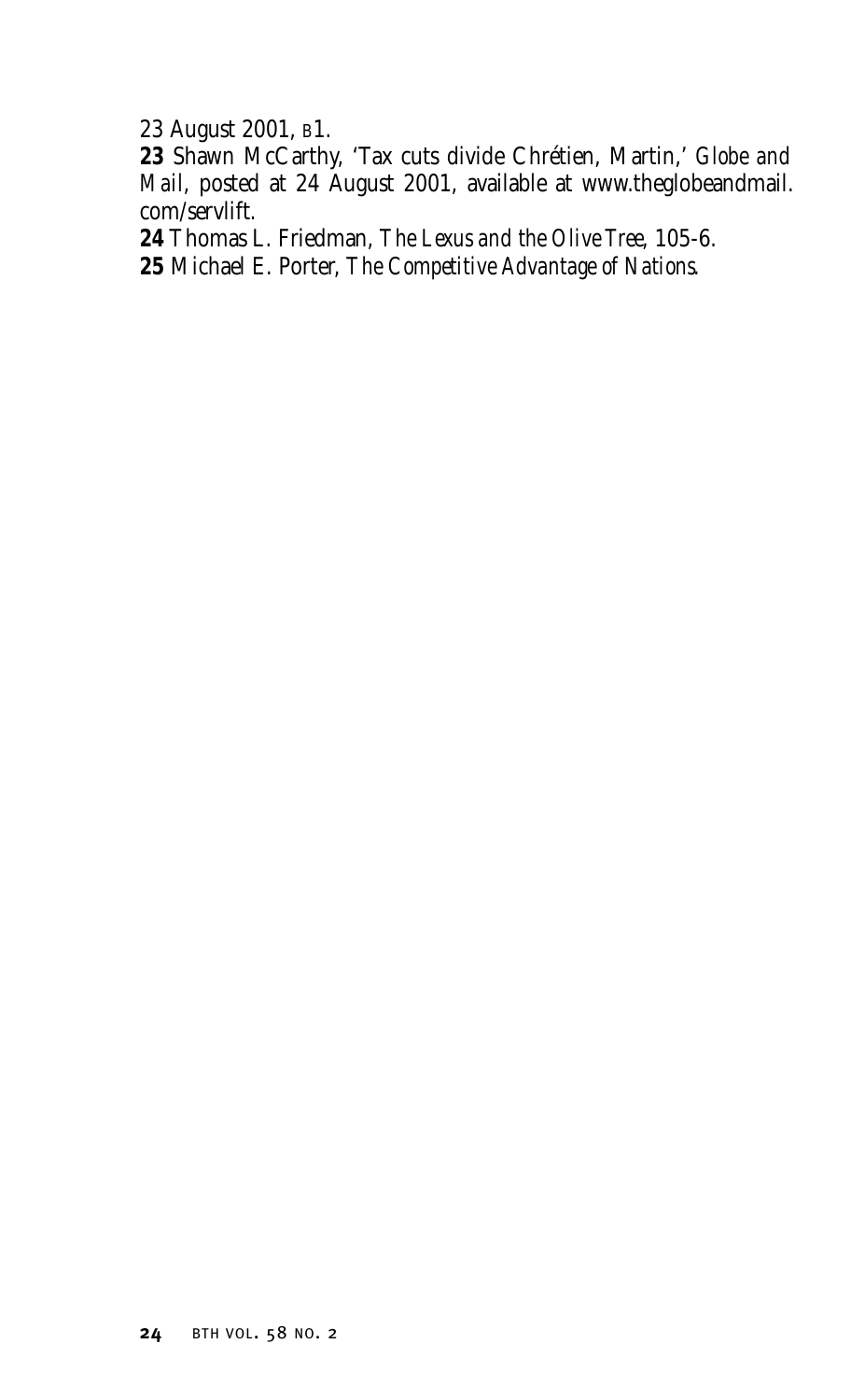## **NOW AVAILABLE ON CD-ROM FROM THE JOHN HOLMES LIBRARY**

### **THE CANADIAN FOREIGN RELATIONS INDEX 1971-2001**

- ✓37,000 citations on Canada's foreign, defence, and economic relations spanning 30 years
- ✓Bilingual search screen
- ✓Described as **'essential for collections supporting international relations and Canadian Studies programs'**
- ✓Two updates per year

System requirements: windows 95/ 98/NT/2000 pentium class processor with 16Mb RAM minimum

CANADIAN INSTITUTE OF INTERNATIONAL AFFAIRES AFFAIRS

INSTITUT CANADIEN DES INTERNATIONALES

**\$199.99** (plus GST) To order call: **1-800-668-2442** or **(416) 487-6830** Fax: **(416) 487-6831** email mailbox@ciia.org

CIIA/ICAI